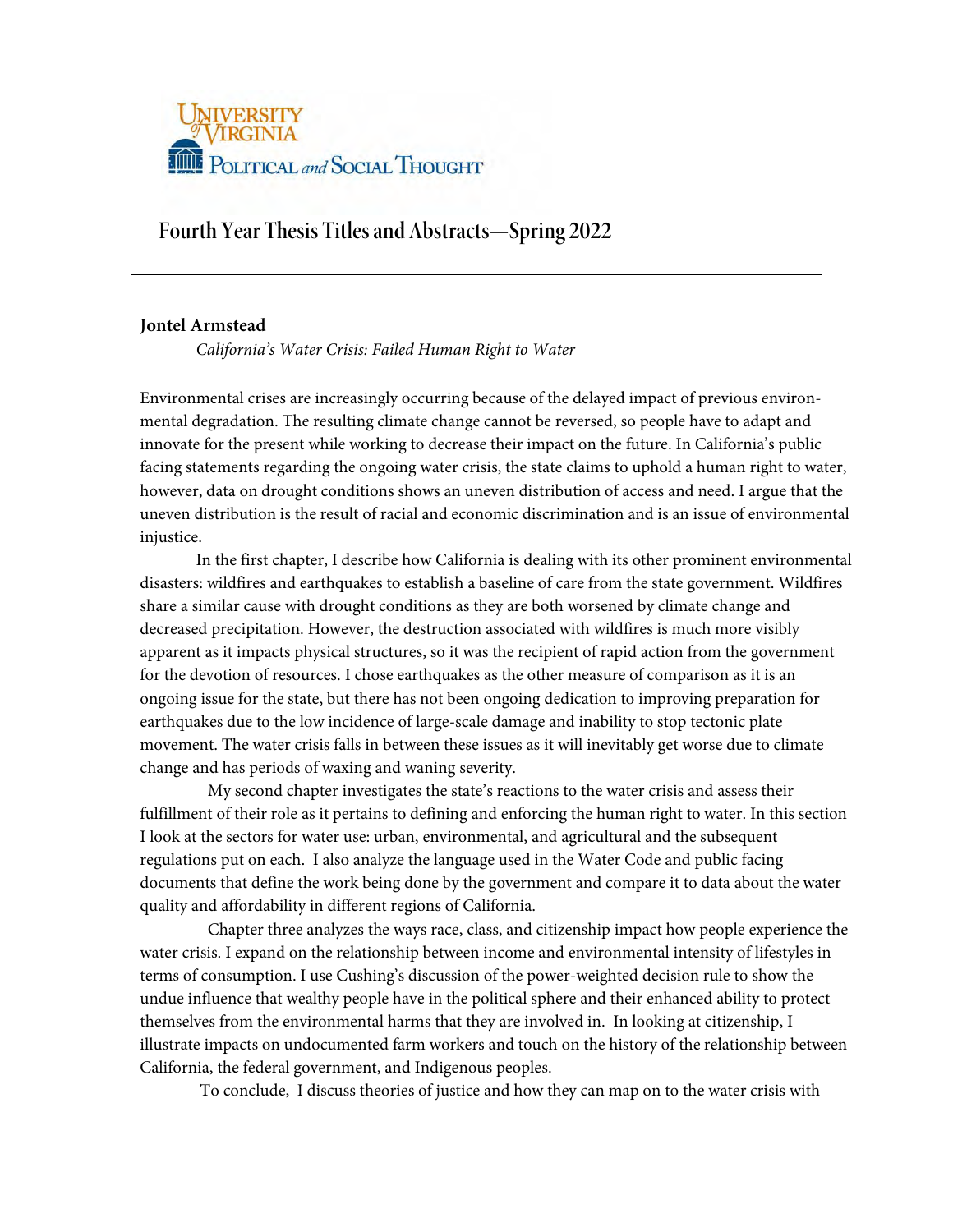potential policy additions. I also incorporate examples of grassroots activism to highlight the agency of low-income and people of color instead of just portraying them as victims of environmental disaster.

#### **Max Barte**

*Willing Principals and Agents: The Diffusion of Agency Theory from the Ivory Tower to Wall Street* 

In 1976, financial economists Michael Jensen and William Meckling published a journal article that applied the notion of principal-agent relationships to shareholders and executives in the corporation. The paper garnered thousands of citations and kickstarted research in several disciplines. But its ideas soon spread to the world of corporate governance. In the 1980s and 1990s, agency theory prescriptions became policy through the work of activists championing shareholder value. This thesis investigates the diffusion of agency theory and shareholder value from academia to business to develop an understanding of why it diffused so effectively. In doing so, it locates agency theory's role in the development of a new stage of modern American capitalism.

In chapter one, I reconstruct in outline form Jensen and Meckling's argument for agency theory in their seminal 1976 paper. Using this reconstruction, I argue that agency theory presumed the core tenets of shareholder value theory in its use of a new definition of the firm. I subject Jensen's 1980s arguments for shareholder value to the same proof-style logical argument. Shareholder value is primarily based on an efficiency argument for the control of the corporation by shareholders over managers. Agency theory and the efficient markets hypothesis (EMH) gave specificity to shareholder demands.

In chapter two, I describe the state of corporate governance prior to agency and trace the theory's early diffusion through academia and its inroads into business through a number of professional and institutional channels. At both steps in the early history of agency theory's career, I emphasize the key factors that account for the idea's rapid diffusion. At the earliest stages of diffusion through academia, the institutional characteristics of the University of Chicago and its relationship with the University of Rochester were crucial. In the transition out of academia, the lacunae in economic perspectives on corporate governance, the practical nature of agency theory, and the missionary spirit of Michael Jensen were key factors.

Chapter three first explores the hostile takeover movement of the 1980s. It addresses the contention that agency theory had a cultural impact that contributed to the entrenchment of shareholder value ideology. To do so, it develops a cultural historical approach to evaluate the presentation of the takeover movement to the public. I examine news coverage of raider T. Boone Pickens and three films featuring takeovers—*Wall Street* (1987), *Working Girl* (1988), and *Pretty Woman* (1990)—concluding that these representations were deeply ambivalent about their moral status. I argue that Michael Jensen played a rhetorical role in legitimating the takeover movement using the scientific and professional authority of academic economists in American society.

The second part of chapter three recounts the spread of agency theory's corporate governance policy recommendations into America's large corporations. I place corporate raiders in the early phase, and institutional investors in the later phase, as central actors in the push for shareholder value and agency theory prescriptions. The institutionalization of these policies involved both intersecting and conflicting interests between institutional investors, securities analysts, and corporate executives.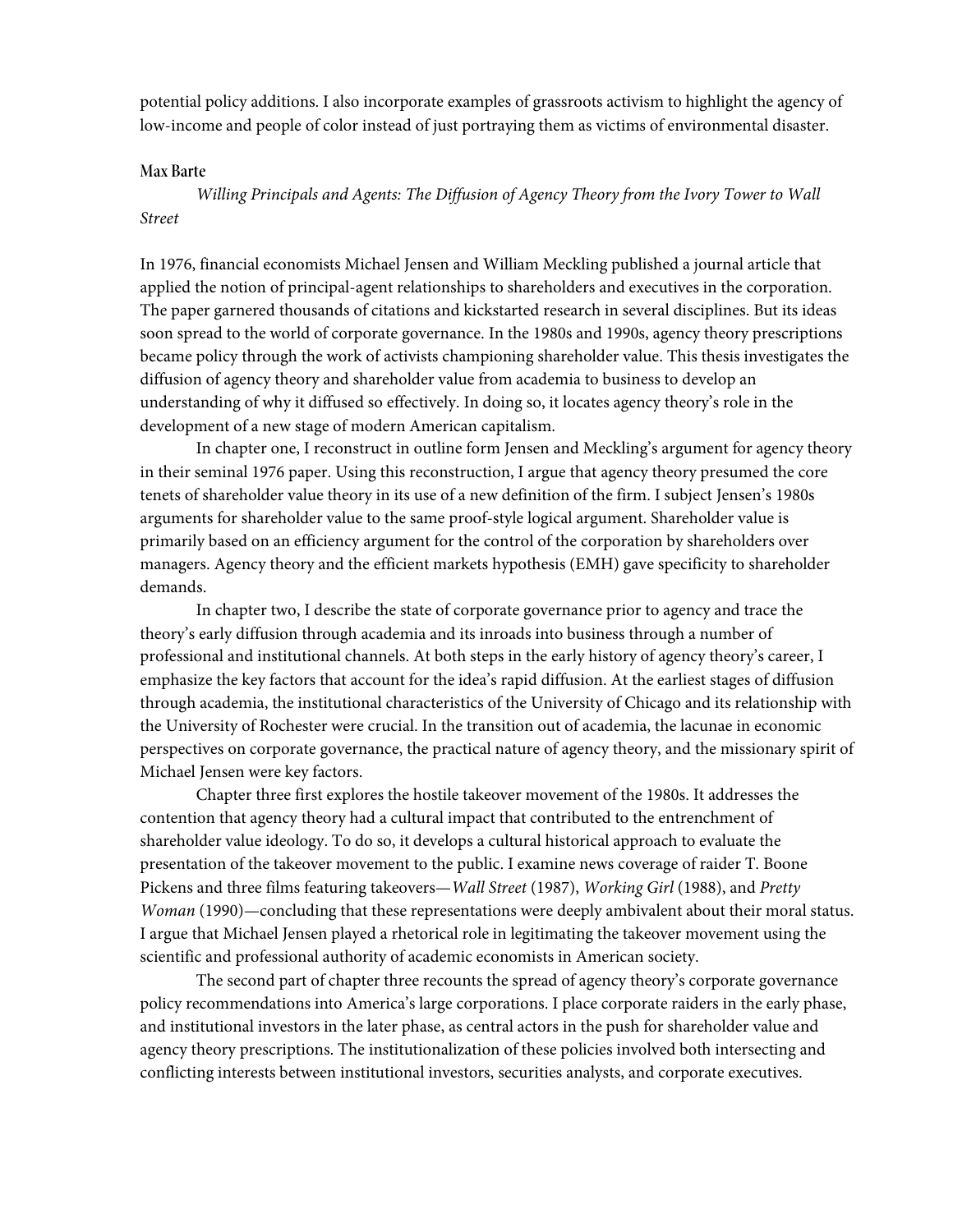## **Janie Huang Cai**

*Theoretical Skins: Autotheory as Ontology in* The Argonauts*,* Citizen*, and* I Love Dick

"Theory can do more the closer it gets to the skin," writes Sara Ahmed in *Living a Feminist Life*. For Ahmed and many others, theory is a way of life and a mode of being. Still, the notion of theory as embodied and lived has not always been as widely known or regularly practiced as it is today. Surely, the imperative of the second-wave feminist mantra "the personal is political" as well as Ahmed's amendment "the personal is theoretical" points to as much.

The body of autotheory, then, arrives at a crucial point in the history of both feminism and theory. As a genre of literature that unites autobiography and theory, it attests to precisely Ahmed's credo of the personal as theoretical and the theoretical as personal. Stacey Young first coined the term in 1997 to describe a kind of explicitly political feminist literature, the likes of which include bell hooks' 1984 *Feminist Theory: From Margin to Center* and Gloria Anzaldúa's 1987 *Borderlands/La Frontera: The New Mestiza*. It was not, however, until the publication of Maggie Nelson's *The Argonauts* in 2015 that the term and genre autotheory gained significant traction. The "genre-bending memoir" propelled autotheory into popular and scholarly discourses alike in the late 2010s, so much so that it has become what Robyn Wiegman begrudgingly calls "autotheory's north star." In the following thesis, I investigate how three contemporary texts oft associated with the genre of autotheory engage with, in different ways and to different extents, an autotheoretical practice and project. My goal is not so much to define autotheory as it is to elucidate a general autotheoretical impulse and method at work in the three books, especially as they consider different narratologies, subject positions and pronouns, and formal devices such as annotation, illustration, and epistolary.

Chapter One explores Maggie Nelson's *The Argonauts* (2015, Graywolf Press). *The Argonauts*, I argue, defamiliarizes what constitutes capital-T Theory vis-à-vis its familiarization within the personal. Moreover, it does so by way of a narrative of inter-becoming—that is, one of Nelson and her partner Harry Dodge's intertwined and respective becomings as a mother and butch on T, respectively. Crucial to this inter-becoming is a debate on language, whether words are good enough (Nelson) or not (Dodge). It is precisely in the sense that theoretical discourse shapes both their conversations and lives that we see this (de)familiarization of Theory, a reconfiguration of Theory as autotheory.

Chapter Two examines Claudia Rankine's *Citizen: An American Lyric* (2014, Graywolf Press). Following artist Nick Cave and historian Robin D. G. Kelley, Rankine proposes "the form of a jump" as the only way out of systemic racism. This chapter takes up this notion as a means by which we as readers might approach the intermedial and intertextual work of prose poetry. This jump, then, takes a tripartite form: one, we must jump from paragraph to blank space to image; two, from referred text to referring text; and three, between various and purposefully ambiguous instances of the second-person address "you," that which may be either racialized or racist. All three jumps require us to relate multiply and differently to the text or other at hand. Such a readerly activity is one of the many calls to action that *Citizen* proposes in the face of systemic racism.

Chapter Three studies Chris Kraus' *I Love Dick* (1997, Semiotext(e)). At worst, a common reading of the autobiographical or autofictional novel regards it as a love story or memoir. At best, a common reading sees it as a love story or memoir that incorporates Theory into its plot, may even view it as autotheoretical insofar that its protagonist Chris Kraus is married to French theorist Sylvère Lotringer and besotted with cultural critic Dick \_\_\_\_. In this chapter, I trace a narrative of how Chris comes to be an autotheorist in her own right vis-à-vis the book's development of a third-person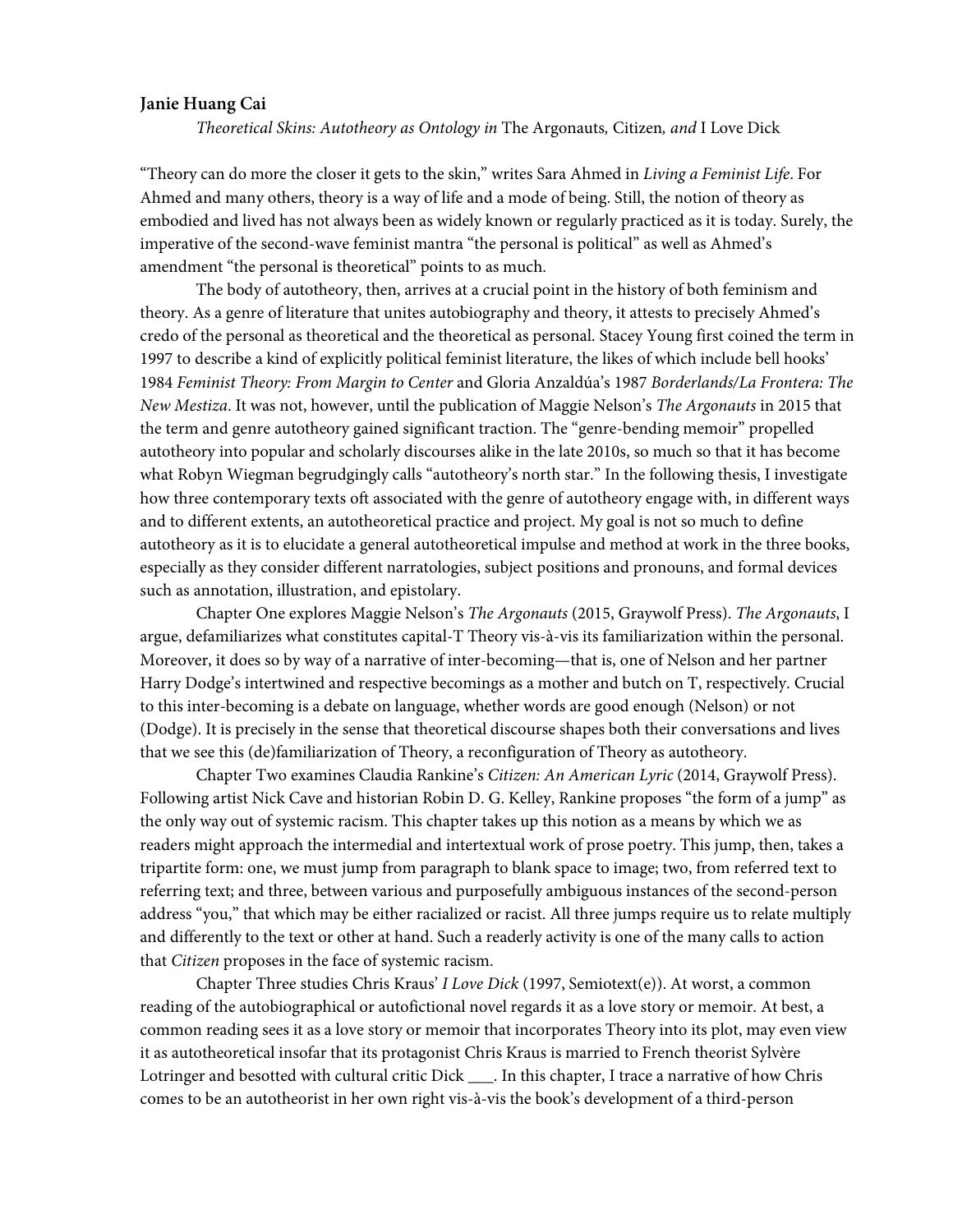narrator into Chris' first-person one. It is, then, precisely her uptake of the "I" that generates and proliferates autotheoretical thinking and writing.

## **Caroline "Caro" Campos**

*Race, Place, Debility: The Politics of U.S. Citizenship and Nation-Building in The Irwin County Detention Center* 

Pauline Binam moved to the United States from Cameroon in 1992 when she was two years old. In 2017, then a mother in her early thirties, was detained and sent to the rural Irwin County Detention Center in Ocilla, Georgia, about 200 miles south of Atlanta. Within one year of being in the detention center, Binam went to see Dr. Mahendra Amin, a local gynecologist contracted to the ICDC by ICE. After examination, she signed a consent form for cyst removal surgery without any details about the procedure. Upon waking up from surgery, Binam was notified Amin had removed her fallopian tubes without her consent, leaving her unable to naturally conceive children. She is one of 57 women in the ICDC who allege medical abuse and forced sterilization while detained between 2018-2020. On September 16th, 2020, a coalition of legal and human rights groups released a report detailing the abuse. This thesis offers a critical race, disability, and legal analysis of the atrocities within the ICDC toward a more nuanced understanding of US citizenship and nation-building politics. What does the case of the atrocities within the Irwin County Detention Center reveal about U.S. citizenship? What can it tell us about the attendant processes of racialized nation-building?

In Chapter One, I examine the initial response to the whistleblower testimony and allegations from within the ICDC. I employ critical race and legal theorist Denise Ferreira da Silva to suggest an understanding of the women's capacity to consent to procedures within the ICDC as illegible. I conclude by analyzing how the women resist these conditions through their own theorizing and mobilization of the center itself as a site of politics.

In Chapter Two, I begin with the local history of Irwin County, Georgia to trace a genealogy of white nation-building projects. In particular, I show how in moments of national crisis, the state intervenes and returns to white nation-building projects, therefore creating a cycle of crisis production and crisis response rooted in white supremacy and racial capitalism. I discuss the period of the early 20th century, FDR's New Deal projects in Irwin County, and Ronald Reagan's creation of the migrant crisis and rural detention apparatus to expose the ideological and material grounds upon which the contemporary migrant detention center arises.

My focus in the third and final chapter is how the atrocities in the ICDC, as a practice of debilitation, constitute a form of racial naturalization that reinforces the nation and exposes US citizenship as a racialized/racializing technology. I borrow from critical legal, race, and disability studies and mobilize Jasbir Puar's conception of the right to maim, rather than the right to kill, to suggest that what occurred within the ICDC, the legal aftermath, and the migrant detention center itself are sites of racial naturalization that incorporate non-citizen women into the American body via their debilitation. Through their debilitation, the women are incorporated into the American national body *via* their illegibility as citizens. I conclude by discussing the possibilities for other forms of the political community as refusing practicality and envisioning otherwise forms of justice.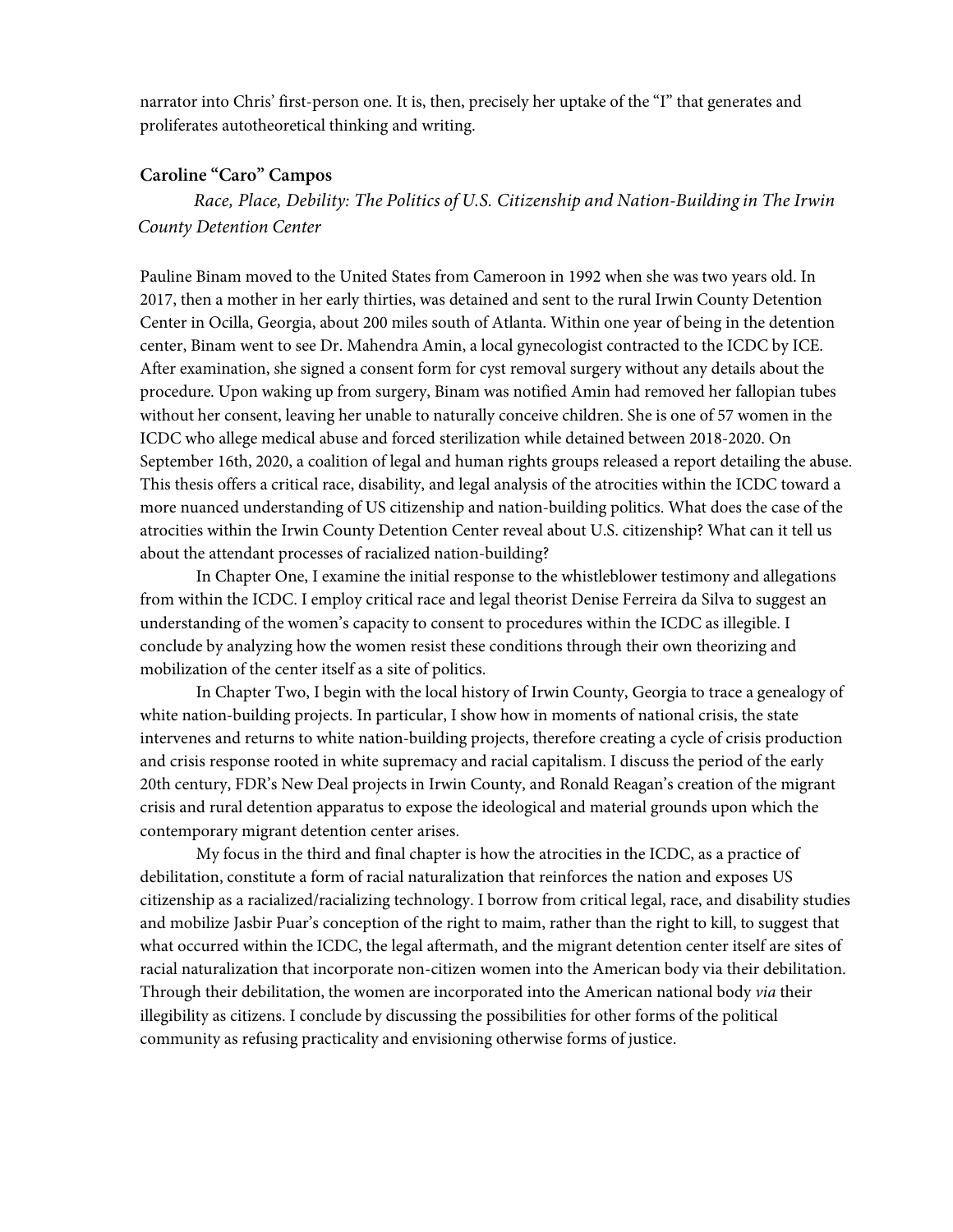### **Alice C. Deters**

*Cemeteries and Utopia: A Harmonious Pair*

Cemeteries are not what they used to be. A far cry from casual spaces in city centers, most cemeteries today exist on the fringes of communities, walls and leafy vegetation obscuring them from the street. The spatial camouflage, and at times outright evacuation, of cemeteries in well-trafficked areas reflects the evolving American deathscape. As advancements in medicine and technology have committed death to the professional sphere, reckoning with mortality has become an infrequent occurrence. Muscle memory for grieving having weakened considerably over the past two-hundred years, Americans are ill-equipped to confront humanity s temporality, much less their own impermanence. The lack of accessible and public spaces where visible mourning is appropriate" constitutes an enormous social problem. Even in an ideal dimension, humans would have to take care of their dead and experience grief. *The best way* of doing so is a question that, at the very least, merits asking in the design profession.

The beginning chapter tells the story of the death-denial thesis. It examines, first, how current deathways have changed from pre-Industrial Revolution and mass-urbanization norms and, second, how this transition has manifested itself in cemetery design over time. This chapter also introduces the psychological and sociological idea of collective memory, which lends itself, in the context of this thesis, to the derivatives "collective suffering" and "collective healing."

The second chapter uses pivotal trends in American history — the City Beautiful Movement, the rise of nationalism, and the medicalization of grief — to frame in-depth case studies of burial sites in Chicago, New York, and New Orleans. The City Beautiful Movement gave rise to parks that would challenge the cemetery's necessity as a public space; the intense nationalism of the turn of the twentieth century has since boiled down to a modern-day preoccupation with the self as well as with privatization and pureness; and, finally, bereavement "disorders" have relegated the process of grief to stigmatization and expulsion from the public realm. Each site-specific case study allows for a more thorough investigation into these trends while also grounding the first chapter's discussion of space and psychology. This chapter identifies the crucial relationship between metropolitan spatial decisions involving cemeteries and widespread social norms surrounding death.

The third and final chapter reveals ways in which planners of actual cities and imagined ones have historically exacerbated the cemetery's lousy reputation. Cemeteries defy categorization and standardization in zoning regulations across the country, clearly afterthoughts and points of contention for reluctant communities. Even more, utopian narratives have declined to comment on the ideal way to incorporate corpses, much less cemeteries, into the good life. Edward Bellamy's *Looking Backward*, William Morris '*News From Nowhere*, and H.G. Wells '*A Modern Utopia*, prove to be useful literary studies, with Ebenezer Howard's "Garden City," Frank Lloyd Wright's "Broadacre City," and Le Corbusier's "Radiant City" serving as their spatial counterparts. The thesis concludes with an analysis of utopia as a sociological tool, drawing on the foundational writings of Ruth Levitas and Krishan Kumar to argue that the cemetery's role in utopic visions could determine its place in urban, and other, futures.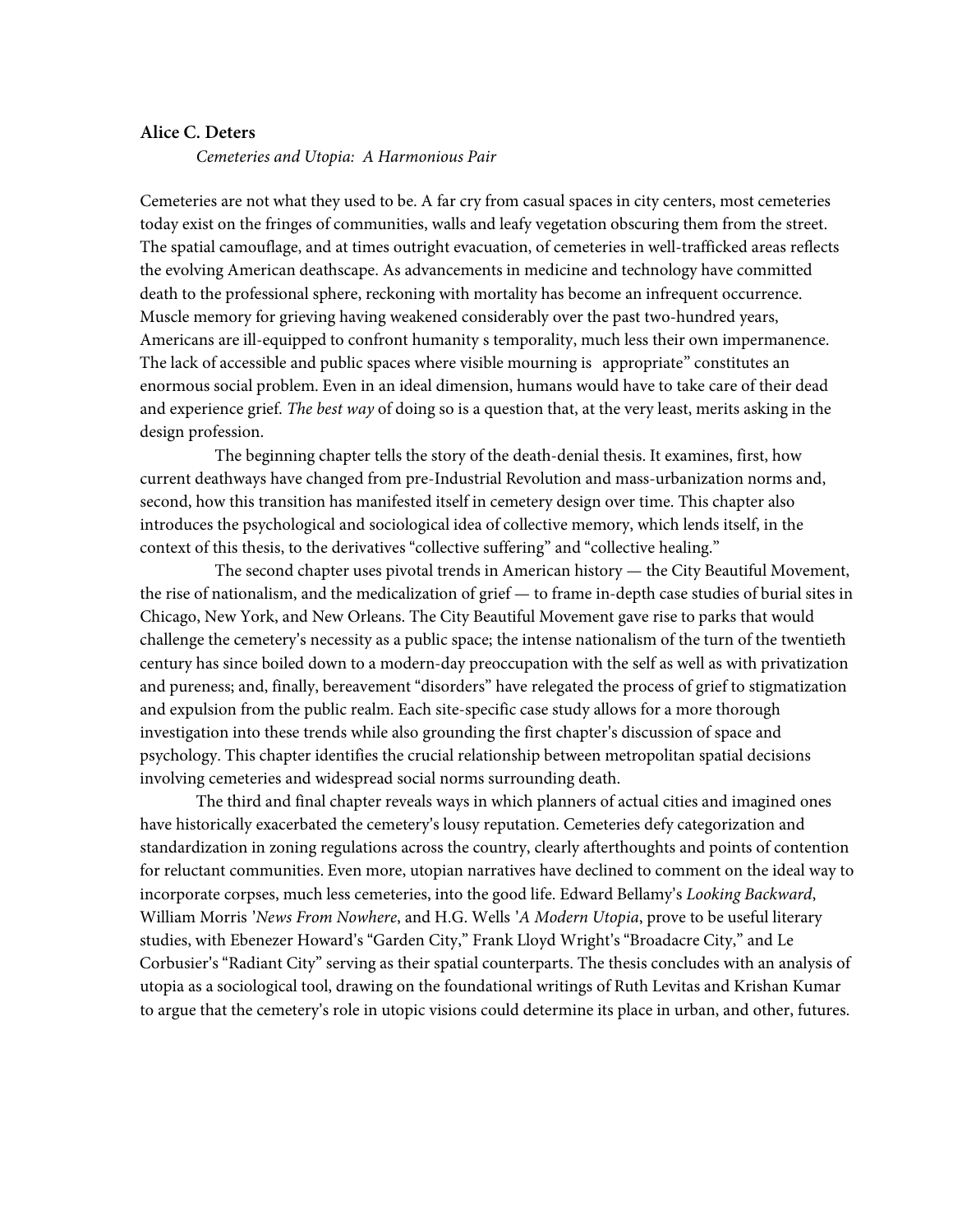## **Elizabeth Cara Duncan**

*Kinship Matters: Troubling and Re-Imagining Kin Relations through Asian American Literature*

Asian American writers like Ocean Vuong, Chang-rae Lee, and Monique Truong are trying to disrupt our investments in normative kinship. Making public "the private," their works expose the harms integrated into the nuclear family, heteronormative marriage, and the home. But they don't abandon kinship altogether. This thesis turns to Asian American novels to analyze contemporary issues in Asian American kinship. I problematize different domestic relationships that further disempower Asian American subjects while also considering how marginalized subjects negotiate attachments that counter their racial exclusion. Identifying affirming alternatives to normative kinship within these novels, I argue that kinship is a site for remaking and reimagining our social and political relations.

I begin by addressing why kinship matters for Asian Americans and draw on Lisa Lowe and Kandice Chuh to advocate for Asian American novels' cultural and theoretical importance. In Chapter One, I employ Vuong's *On Earth We're Briefly Gorgeous* to discuss what constitutes kinship. The neoliberal nation-state forces marginalized subjects like Little Dog, his mother Hong, and his grandmother Lan to depend on each other for survival. I argue that biological ties do not bind Little Dog and his kin so much as precarity, trauma, death, and grief do. Using Elizabeth Freeman's notions of corporeal dependency and renewal, I recover these non-normative groundings for kinship and the vital acts of bodily care practiced in his relationships.

Chapter Two focuses on the failures of Henry and Lelia's interracial union in Lee's *Native Speaker*. Building on Grace Cho's arguments about the yanggongju and the repressed traumas of the Korean War, I show how Asian-white heterosexual marriages produce an illusion of interracial harmony that perpetuates historical forgettings. As he retreats into their romance, Henry becomes further removed from community and "forgets" them, too. Instead of locating progress in Asian-white interracial marriages, I suggest that its multicultural ideal forecloses the possibility of multiracial coalition—to the nation's benefit and at the expense of immigrants of color.

In Chapter Three, I look to Truong's *The Book of Salt* for possibilities of belonging that lie beyond the imperial nation-state and home. A queer exile and domestic servant, Binh is alienated from and within the domestic. I suggest that much like the metropole, the modern white home rests on this alienation—on the exploitation and exclusion of racial others like Binh. His desires ultimately take him to the margins of space and time, where I see Binh forming transgressive, diasporic connections that affirm his presence and gesture towards a network of queer, anti-colonial kin relations.

I conclude my thesis by offering a vision of political community based on the three novels' lessons in kinship before briefly reflecting on why these networks of care matter in our present moment.

#### **Emma Ellsworth**

*Give Me Liberty at My Death: The Right to Die in Supreme Court Jurisprudence*

No matter which god one prays to, death remains a mystery. Advances in medical technology have transformed the end-of-life landscape, meaning more Americans are experiencing the ailments of chronic and degenerative illness than ever before. While some applaud these advances, others have recognized that physicians have assumed an overly paternalistic role in medical decision-making and are keeping patients alive past the natural point. The Hippocratic Oath's promise of physicians to "do no harm" is more often a compulsion to make individuals live, even when they do not want to. Choices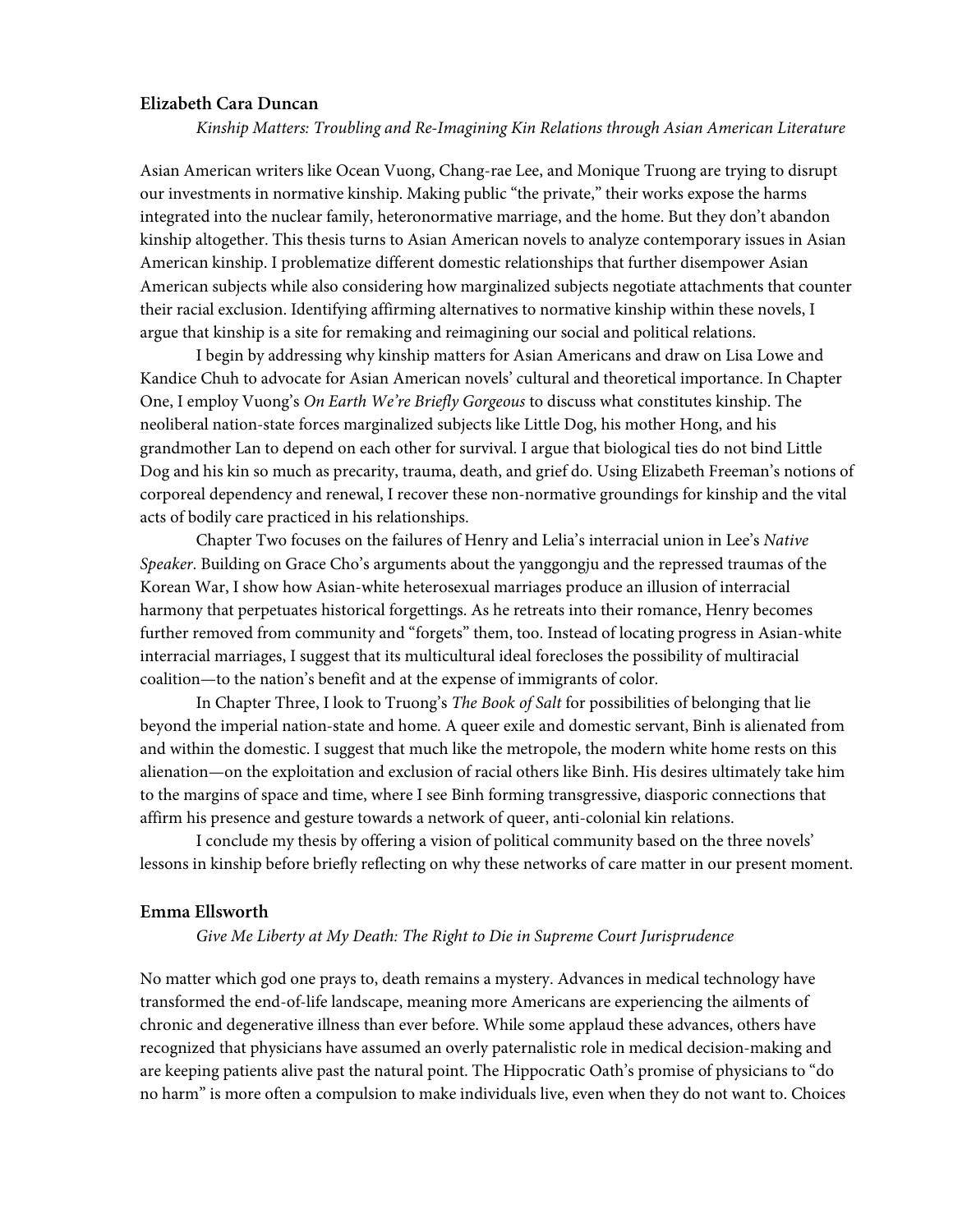about life and death are intimate and profound, and an individual ought to have the right to decide whether they will continue to live. However, in its right-to-die cases, the Supreme Court has prevented terminally ill patients from making the choice to die with dignity. In this thesis, I argue that the right of competent and consenting individuals to choose how and when to die is fundamental and deserves heightened constitutional protection.

Chapter One begins with a definition of death with dignity, or physician-assisted death (PAD), which is a strictly regulated process that allows certain terminally ill individuals to end their lives prematurely. I differentiate physician-assisted death from other end-of-life procedures, such as euthanasia or withdrawing treatment, which differ legally from physician-assisted death. I then summarize the history of assisted suicide in the United States, as the Supreme Court often turns to American history when determining if certain unenumerated rights are fundamental.

 Chapter Two offers readers a thorough summary of the constitutional concepts and case law that the Court references in their right-to-die cases. I discuss popular constitutional interpretations on the Court, such as originalism and living constitutionalism, because they can help explain why the Justices made the decisions they did in the right-to-die cases. I also explore the history of concepts like substantive due process, personal autonomy, and strict scrutiny to demonstrate the evolution of these concepts and to help readers better understand the Court's arguments in Chapter Three.

In Chapter Three, I summarize the Court's decisions in its four right-to-die cases, *Cruzan, Glucksberg, Quill,* and *Gonzales.* The Court has not found a fundamental right to die under due process or equal protection, but they were relying on the statistics of 1997 and attitudes toward physicianassisted death at the founding. Much has changed since then, and it is time the Court reexamine the right to die in the  $21<sup>st</sup>$  century.

Chapter Four examines the social, ethical, and statistical debates and data about PAD in the United States to refute some of the Supreme Court's key arguments against the right to die. I include more recent studies of PAD that show that there has been no evidence of widespread abuse in the two decades states have allowed the practice. Against this backdrop, the Court's arguments about potential abuse and medical ethics become less compelling.

My final chapter argues that the right to die should be a fundamental right under the Fourteenth Amendment's Due Process Clause and receive federal protection. The Court's reasoning is outdated, and its history and "slippery slope" arguments are not enough to withhold such a profound and personal right from competent Americans. Informed and consenting patients ought to be allowed to choose whether to live or die.

## **Sophia Gibson**

*What Does It Mean to Be an Episcopal School? Case Studies of National Cathedral School, St. Albans School, St. Patrick's Episcopal Day School, and Bishop John T. Walker School for Boys*

Episcopal schooling has been a mode of education in the United States since before the nation's founding. More than one thousand Episcopal schools are in operation currently, yet only twenty-five percent of their students identify as Episcopal. This thesis probes the central tension between educating children in a single tradition while preparing them to live in a cooperative, pluralistic world. This thesis seeks to answer the central question: What do the websites of four Episcopal schools tell us about their understandings of the relationship between religious education and participation in pluralistic society as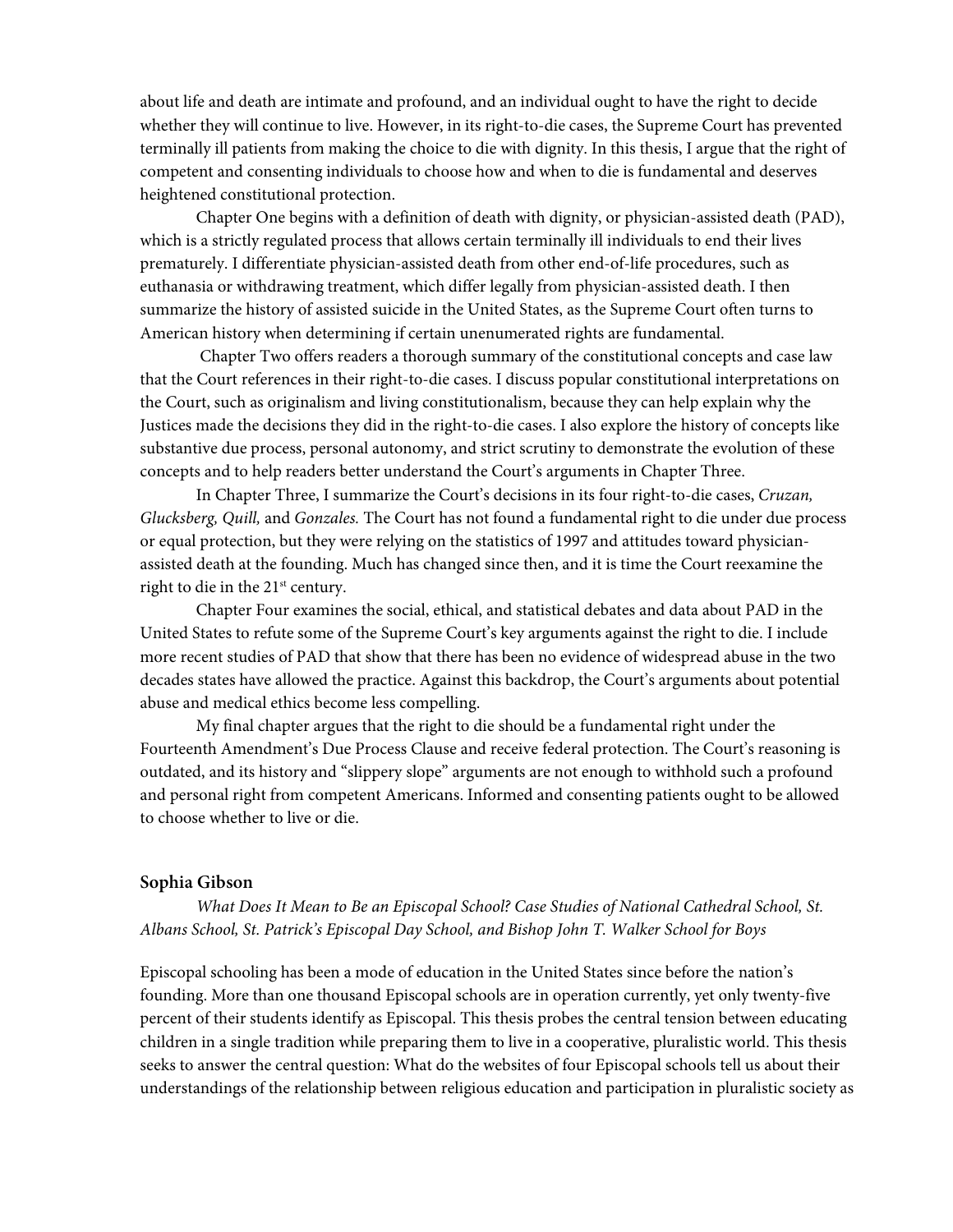an Episcopal school? This project focuses on the links between theory, aspiration, and practice, interrogating motives of education, and exploring experiences at National Cathedral School, St. Albans School, St. Patrick's Episcopal Day School, and Bishop John T. Walker School for Boys as presented on their websites.

In Chapter One, I explore the history of Episcopal schooling. I outline a general history that focuses on the legacy of Muhlenberg-type schools and demographic shifts in the twentieth century. This context is important, because respective founding moments and missions determine of each school's understanding of Episcopal identity. I describe the founding of each school to situate them in distinct periods of Episcopal schooling.

In Chapter Two, I use Mary Boys' historically rooted typology of religious education and relevant educational philosophies to explore the four schools' educational goals, primary values, and the role of religion in shaping those goals and values. Mary Boys' Religious Education and Christian Education types offer applicable models to understand each school's broad educational project. National Cathedral School and St. Albans School fit the Religious Education type; St. Patrick's Episcopal Day School and Bishop John T. Walker School for Boys fit the Christian Education type.

In Chapter Three, I locate the four schools in H. Richard Niebuhr's typology of Christ and culture by interrogating who belongs in their community and who has access to their institutions. National Cathedral School and St. Albans School fit the Christ of Culture type. St. Patrick's straddles Christ above Culture and Christ and Culture in paradox. Bishop John T. Walker School for Boys exemplifies Christ Transforming Culture. This chapter illuminates the schools' commitments, or lack thereof, to building inclusive community as a reflection of their Episcopal identity. Distinct positions of religious institutions toward culture display different understandings the interaction of theology with societal systems.

In Chapter Four, Charles Marsh's lived theology approach to religious inquiry offers a methodology to explore theology beyond written documents. Lived theology encapsulates all motivations and actions to realize the Kingdom of God and bring God's love and justice into the human realm. I explore locations of religious education and whether the schools push beyond lived religion as ritualistic practice to live out their theology in systemic change.

## **Spencer Goldberg**

*Placing the Individual in Solidarity: Effective Altruism and Social Movements in a Neoliberal World*

How can individuals do the most good in the best possible way? That's the question effective altruism seeks to answer. The new and highly influential movement—spearheaded by Philosophers at Oxford uses evidence and careful reasoning to sort through the dizzying number of problems in the world and offer guidance on how individuals with a surplus of resources should act to address them. The movement highlights the urgent nature of problems like existential risk, large-scale poverty, and factory farming. In this thesis, I use effective altruism as a starting point to explore whether its approach is the right way to guide individual action or whether there is a more responsible way.

Chapter One serves as an overview of effective altruism: its foundations, practice, and critics. After looking at effective altruism's definition and philosophical influences, I argue that effective altruism should be seen as consequentialist in character. Then, by tracing the history of its most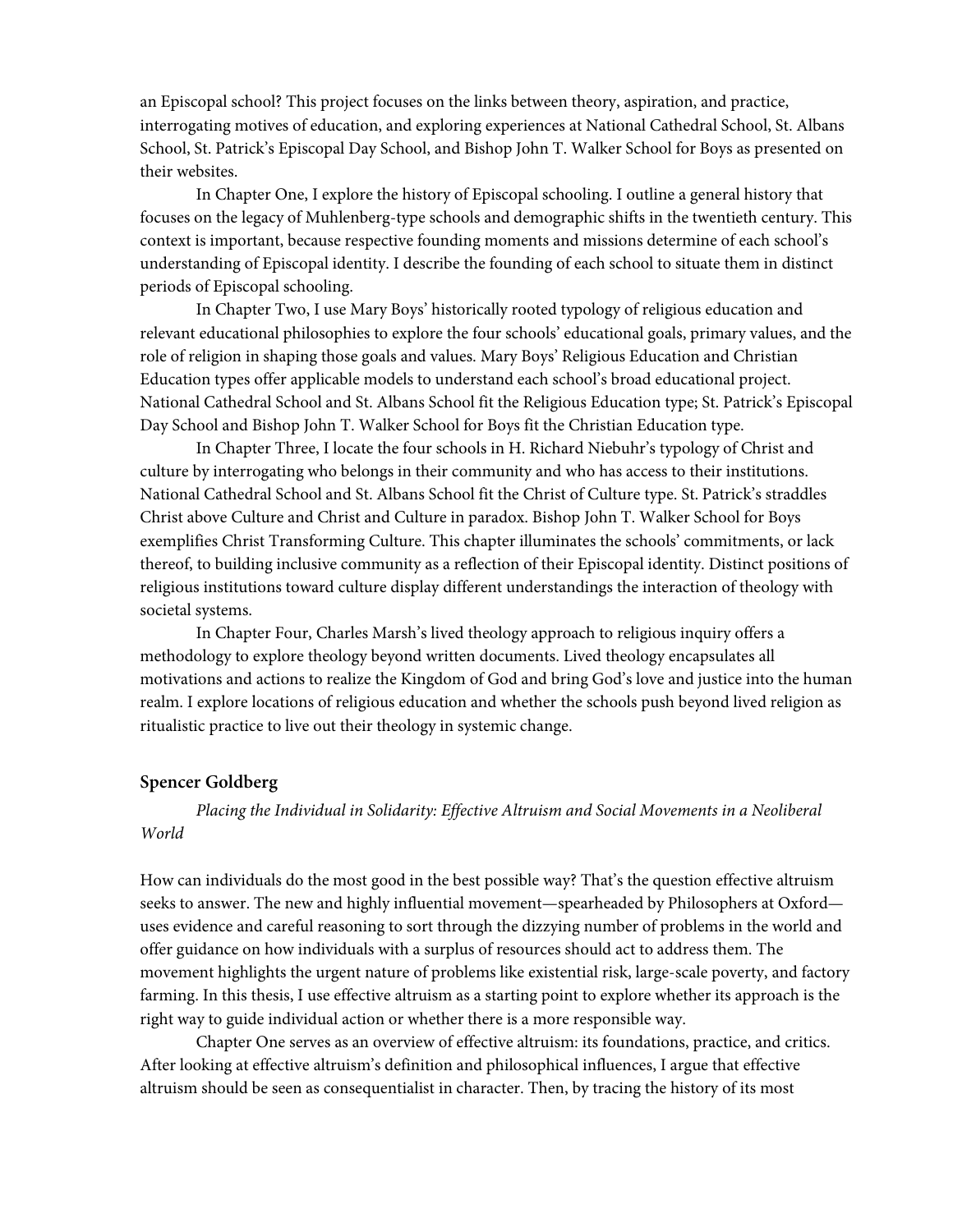influential constituent organizations, I paint a picture of what effective altruism looks like in practice. Finally, after reviewing some of its most prominent critiques, I argue that Alice Crary's Composite Critique gets at the heart of where effective altruism goes wrong, namely that its moral epistemology precludes it from dealing responsibly in social assessments.

Chapter Two turns to Benjamin McKean's 2020 book *Disorienting Neoliberalism,* in which he explores a different framework for theorizing about large-scale diffuse problems. McKean looks at global injustice through the lenses of neoliberalism and supply chains and argues that individuals should become involved in solidaristic social movements that aim to rectify the injustices of the neoliberal economy. I argue that McKean offers a compelling alternative to effective altruism both in its moral epistemology and its solidarity framework. However, McKean provides insufficient insight into how to sort between social movements, which is a demand that effective altruism answers.

Chapter Three attempts to build on McKean's work by offering an account of how individuals—especially those who are detached from personal connections and have a surplus of resources—can sort through the messiness of social movements. After reviewing the academic literature on the political and cultural outcomes of social movements, I argue that social movements should engage in contextual solutions and abandon outcome maximization. I suggest that these insights can offer practical guidance for individuals looking to responsibly decide *which* social movements to contribute to and *how* to contribute to them.

Finally, I discuss Jodi Dean's *Crowds and Party* to engage with a potential preliminary criticism of this thesis: what if the individual isn't the correct starting point for moral theorizing? I argue that the individual can't be removed from even the most robust form of collective politics, and that Dean's argument makes more sense in the long-term future than in the short term.

#### **Pinay Jones**

*When Chains and Whips Excite: De-Pathologizing BDSM Pleasures in Black Feminism* 

Black women and femmes face forms of sexual policing which are simultaneously gender and race motivated; our bodies and sexualities, often associated with pathology and excess, are particularly policed when engaged in "perverse," pathologized sexual practices such as BDSM. Hence, guiding and motivating this thesis are two interrelated questions: *(1) How and why did BDSM come to be associated with pathology in general and for Black women in particular; and (2) how have some Black feminist and queer theorists and Black women/femme BDSM practitioners aided in BDSM's de-pathologization, making room for the rearticulation of its practice in relation to Black feminism as a political project?* 

To begin answering these questions, I use Chapter One of this thesis to interweave an analysis of the *Fifty Shades of Grey* film franchise into an investigation of early scholarship on sexual perversions to demonstrate how this scholarship, which engages BDSM-related desires and practices as psychopathological, continues to find manifestation in contemporary media and discourse. Toward the end of this chapter, I engage in the process of "race-ing" these films in order to transition into an understanding of how the centrality of whiteness in the franchise necessitates the erasure of Black people in general and instantiates the problematic presumption that Black people do not, or cannot, *do*  BDSM as white elites can.

Chapter Two, then, dives into vanguard Black feminist theory to understand and revere the critical aims and uses of foundational Black feminist theories and grammars pertaining to Black female sexuality. However, I highlight how, ultimately, some within this era of Black feminism utilize and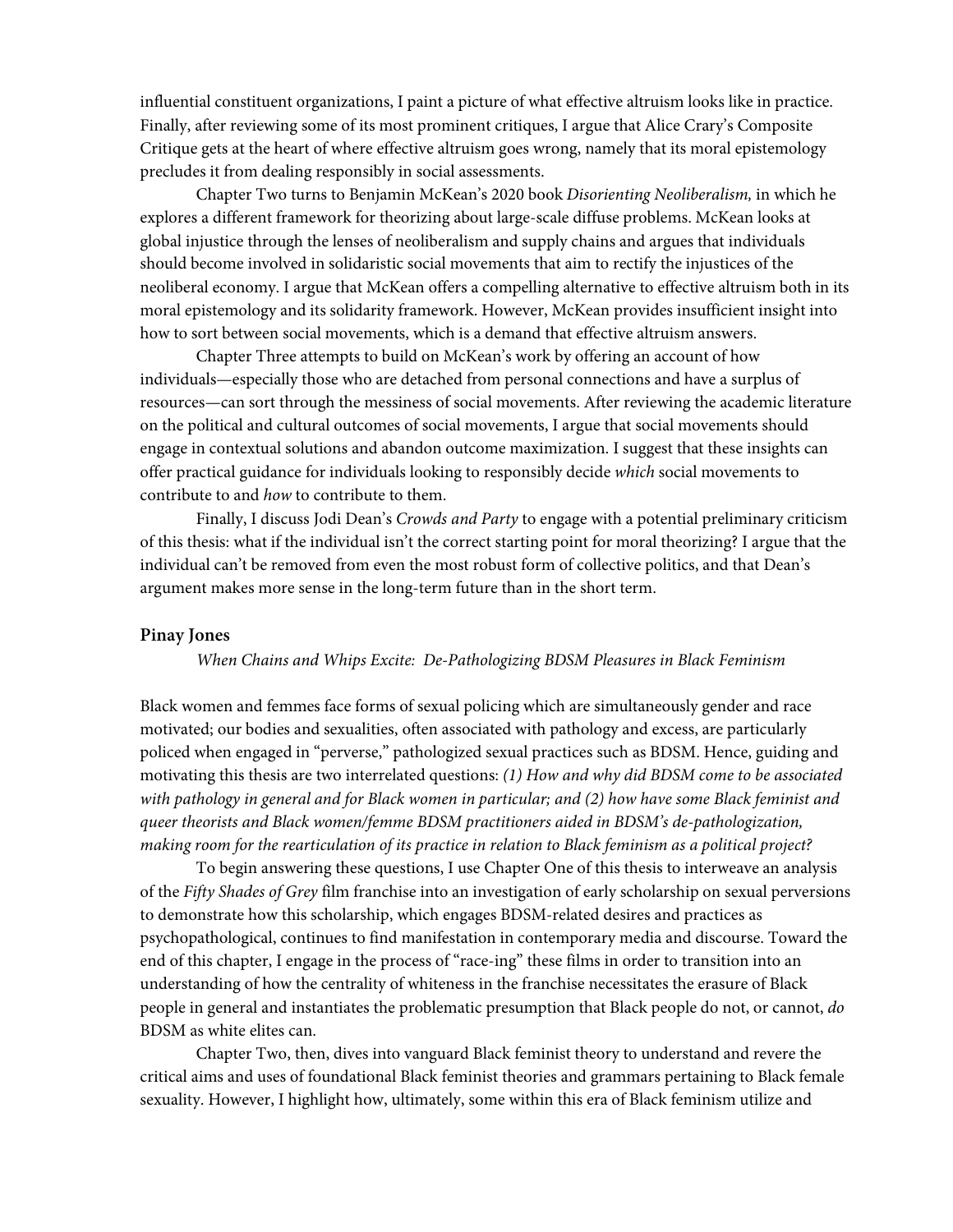extend the early sexologist scholarship outlined in Chapter One to pathologize the practice of "deviant" sexual behaviors including BDSM; here, I underscore how these thinkers also specifically engage a "Black feminist respectability politics" which centers injury – and recovery from injury – in order to uncouple BDSM practice (and other "harmful" sexual practices) from the spirit and aims of Black feminism.

From there, Chapter Three operates as a direct challenge to some of the claims laid out by vanguard Black feminists in Chapter Two regarding BDSM, drawing on contemporary Black feminist and queer theory, in addition to the testimonies of two actual Black femme – and feminist – BDSMers (Mistress Velvet and Sara Elise), to demonstrate how BDSM can be practiced in tandem with a (queer) Black feminist politics and vision. To do this, I introduce here a "queer Black feminist politics of perversion" which operates in contradistinction to a "Black feminist respectability politics" by studying, in terms of their potential, perverse practices (such as BDSM) among those who exist on the margins of society and Black (feminist) archives – namely queer Black femmes.

In Chapter Four, I explore more broadly the points of coalescence and collision between race and BDSM, endeavoring to reveal how race (read: Blackness) and BDSM inform, exploit, and destabilize one another in meaningful ways; in some instances, this will serve as a space to critically examine BDSM subculture by reading it from a racial lens. The conclusion, then, functions as a space wherein I consider how the preceding chapters allow for nuanced meditations on the relationship between BDSM and notions of Black pleasure, subjectivity/self-making, and Black feminist futurity and liberation.

Taken together, I argue across the breadth of this paper that the practice of BDSM is not antithetical, or pathological, to a (queer) Black feminist agenda. Rather, BDSM is a useful, unique site that allows us to witness the synchronicity of Black women and femmes' pain and pleasure in addition to the attempts of these marginalized, "deviant" subjects to exercise power, assert agency, and imagine futures within the limits of their social circumstances.

#### **Revati Joshi**

#### *A New "Jane Crow": How the Foster System Polices and Punishes Black Families*

As of September 2020, over 400,000 children in the U.S. live in a state-appointed household that is not their parents', i.e., foster care. This figure does not account for the children whose parents are investigated, temporarily separated, and eventually reunited through a traumatic process. Black parents are systematically targeted for investigations of alleged child maltreatment and Black children are disproportionately represented in the foster system. The system bears a striking and frightening resemblance to the criminal legal system. This paper investigates how the system evolved, the current state of it, and the reflections and reforms suggested by parents involved in it.

I begin with a brief overview of the development of New York City's foster care system. Starting with the latter half of the  $19<sup>th</sup>$  century when the Orphan Trains were formed, to the reform efforts of the 90s and early 21st century, I attempt to answer the basic question: *How did we get here?* I critically analyze the shift from exclusion from state social support to surveillance by way of "welfare" and the creation of a new system: family policing.

In Chapter Two, I go through the life of a present-day child welfare case. I begin with the point of entry into the system: the visit from Child Protective Services. Starting with the "knock" on the door, the "arrest" of the child, and subsequent entry of both parent and child into the system, I paint a picture of how the current system functions. I dissect what *child maltreatment* exactly is, how it holds poor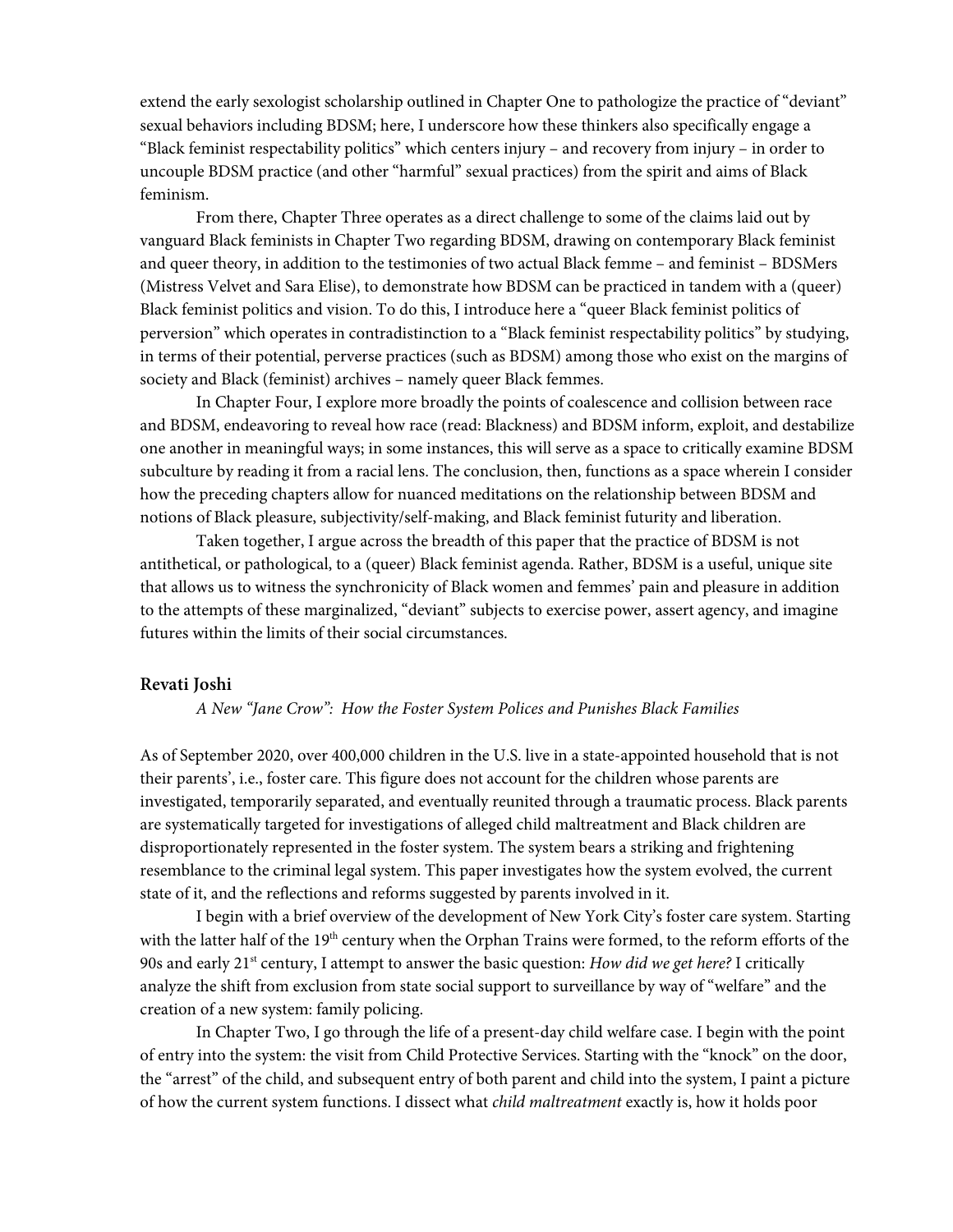parents guilty until proven innocent, and the traumatic impact on parents and children. I demonstrate through this chapter that the War on Families through so-called child welfare is waged with *neglect* at its helm, a vague and nebulous term that keeps poor parents trapped in the family policing system simply for being poor.

In my third and final chapter, I delve into the literature on Black women's reproductive rights, mass incarceration, and the impact of the War on Drugs on the foster care/family policing system. I draw heavily on the work of Professor Dorothy Roberts, the leading scholar on reproductive justice and family policing, as well as the scholarship of Michelle Alexander, Patricia Hill Collins, and grassroots activists, leaders, thinkers, abolitionists, and Black feminists. I investigate how the current family policing system resonates with the strategies of surveillance and punishment used during enslavement, Jim Crow, and in the present-day criminal legal system. I break up the chapter into a few themes: labor, kinship, punishment, stereotypes and controlling images, incarceration and the War on Drugs, and trauma.

Finally, I conclude by placing this critique of the foster system in the context of ongoing protest, activism, and organizing around racial justice. I emphasize the importance of public discourse and critique of the foster system in the present moment.

### **Ara Love Lee**

(*Y)our Body as Resistance: Contemporary Visual Art in the Fourth and Fifth Republics of Korea*

In this thesis, I seek to identify how artists operating under the authoritarian Fourth and Fifth Republics of Korea established agency through their depictions of the body. While Pak Chŏng-hŭi's regime coopted tradition as a form of economic developmentalism that perpetuated hypermasculine colonialist regimes, I argue that these artists imbued the body with a revolutionary ethos, transforming the figure into a potential site for radical resistance. Through their depictions of the everyday and appropriation of folk iconography, these artists worked antithetically to the state—refiguring tradition and the body as a way to ground the subversive power of art in the individual rather than in nationhood.

In Chapter One, I discuss Lee Kun-yŏng's performance art, which he described as 'events,' under the *Yushin* restoration. Lee's events used the body not as a physical entity but as a dematerialized, corporeal process by which the body could be understood as an epistemic tool. In doing so, Lee produced the sense of body despite its absence, using processes that informed the artistic creation of the corporeal while also leaving its traces behind. By working under this dialectic, Lee presented the body as a site of pedagogical processes that resisted state authoritarianism by virtue of its existence.

Chapter Two explores Hong Sŏng-dam's woodcut series depicting the Kwangju Democratic Uprising. As a participant in the Uprising, Hong sought to create works that encouraged an open discourse about an otherwise undocumented and misrepresented event. For Hong, the body was a political agent capable of resistance through the performativity of memory. By re-living and representing his experiences through woodcut prints, Hong affectively depicted a discursive framework of the grim repercussions of trauma alongside the visceral moments of celebration. I identify how Hong depicted the body as retroactively invigorated by the victories of activism and democratic struggles of the Uprising's participants.

In Chapter Three, I use the works of No Won-hŭi and Yun Sŏk-nam in order to describe the exclusion of women's issues from the *minjung* movement. Although minjung was premised on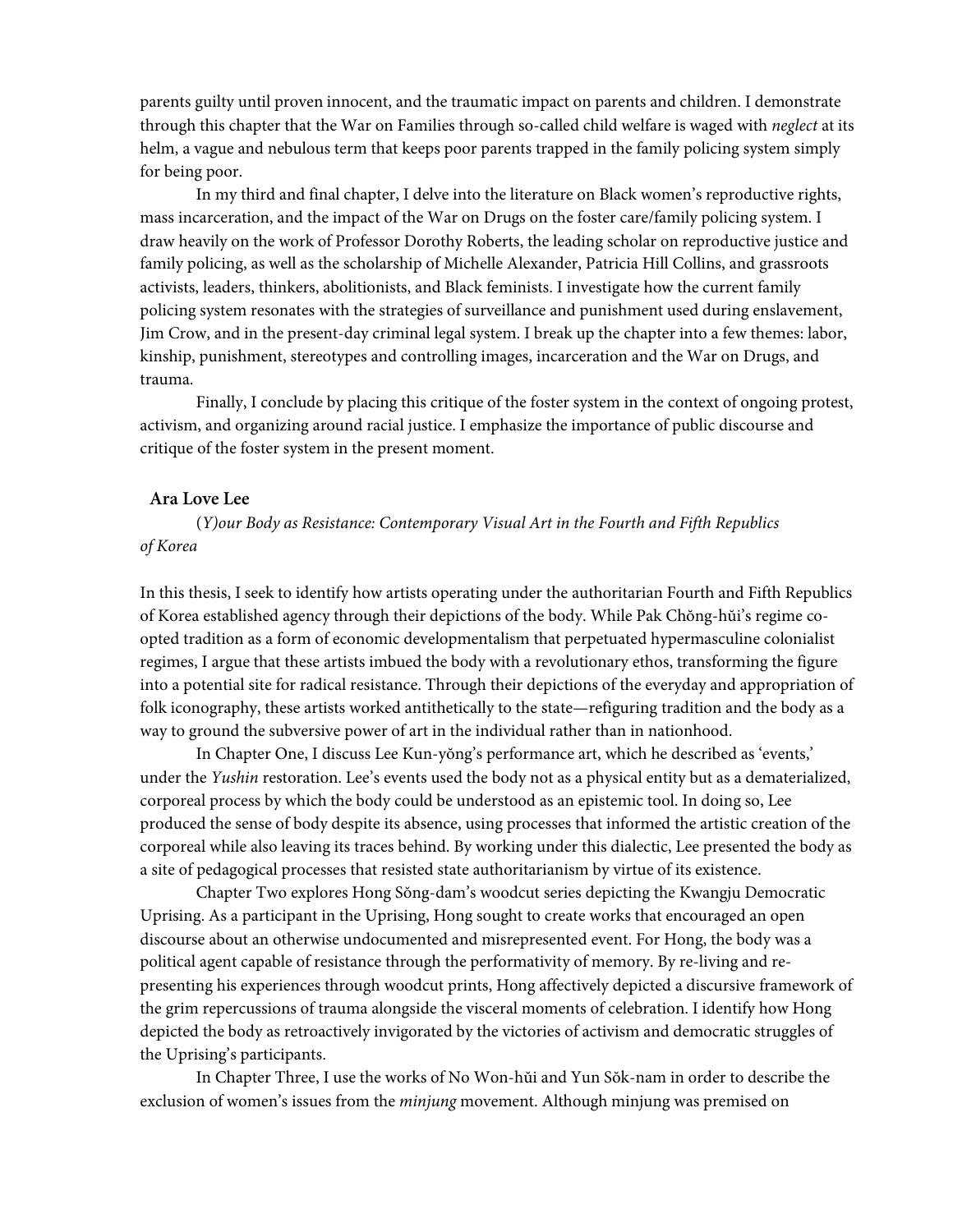providing subjectivity to the most oppressed, minjung practitioners often silenced working class women, arguably the most marginalized individuals at this time. Minjung practitioners thus prioritized labor struggles over all else, believing that discussions of gender derailed the path towards class liberation. Through these two artists, I analyze how women, despite working under these discriminatory and oppressive conditions, established agency and made space for themselves by destabilizing conceptions of reality as presented by the patriarchal state and fellow male minjung artists.

The final chapter analyzes the works of O Yun and the minjung art collective *Turŏng i*n order to discuss how the two appropriated folk iconography. In doing so, both O and Turŏng used the body not to convey a nationalist traditionalism but rather to counter the non-figurative, institutionalized art that was otherwise popular during this time, re-instilling narratives into art and establishing subjecthood in the common people.

### **Joelle Miller**

*Anti-Speciesism is Liberation: Objectification of the Non-Human and Veganism's Intersections with Issues of Gender, Anti-Blackness, and Abolition*

The oversimplification of veganism as merely an elitist diet misconstrues the ethical liberatory principles at veganism's core. Many people already believe that compassion and justice are their guiding values, yet they fall short of extending compassion and justice to non-human animals. Rather than being a mere diet, veganism is an ethical decision and a liberation movement that shines a light on the fact that the belief that humans possess authority to determine whose life matters over others is at the root of all forms of oppression. As such, liberation movements—including feminism, anti-racism, and abolition—require reconsidering our relationship to non-human animals and our apathy towards their continual abuse and systemic oppression. This apathy to mass suffering reflects a tolerance of violence and subjugation in our sociopolitical world that is apparent in not only the plight of non-human animals, but oppressed humans as well. The task of this thesis is exploring these intersections between veganism and the anti-speciesist framework that grounds it, and other social justice causes, as an introduction to veganism as a liberation movement.

In my first chapter, I explore the process of objectification that forms the basis of many forms of oppression, including that of non-human animals. To do so, I utilize Fred Moten's analysis of the subject versus object distinction from "Resistance of the Object," but extend it to include non-human animals in the discussion. Furthermore, I lay an important foundation for the rest of the thesis that because non-human animals are understood to be objects, non-humanness is a tool of oppression and objectification of all. I also emphasize that the very concept of 'the human' is a political category that has been deprived from groups we now consider human, and the dangers of viewing only those who fall under the label "human" as deserving of self-determination and full freedom.

Following this, in my second chapter I analyze the relationship between the anti-speciesism and feminism movements. Utilizing Carol Adams's work as an early pinnacle feminist-vegan scholar as well as others exploring the relationship between traditional conceptions of masculinity and animal consumption, I outline and argue that much of our perception of eating animals is based in patriarchal thinking and ideals of behavior. I highlight the ways that our treatment of animals reinforces patriarchal ideas and mirrors the treatment of women.

In the third chapter, I move on to discuss how our notions of animality and the "animal" as opposed to the "human" are often drenched in anti-Blackness. I outline the relationship between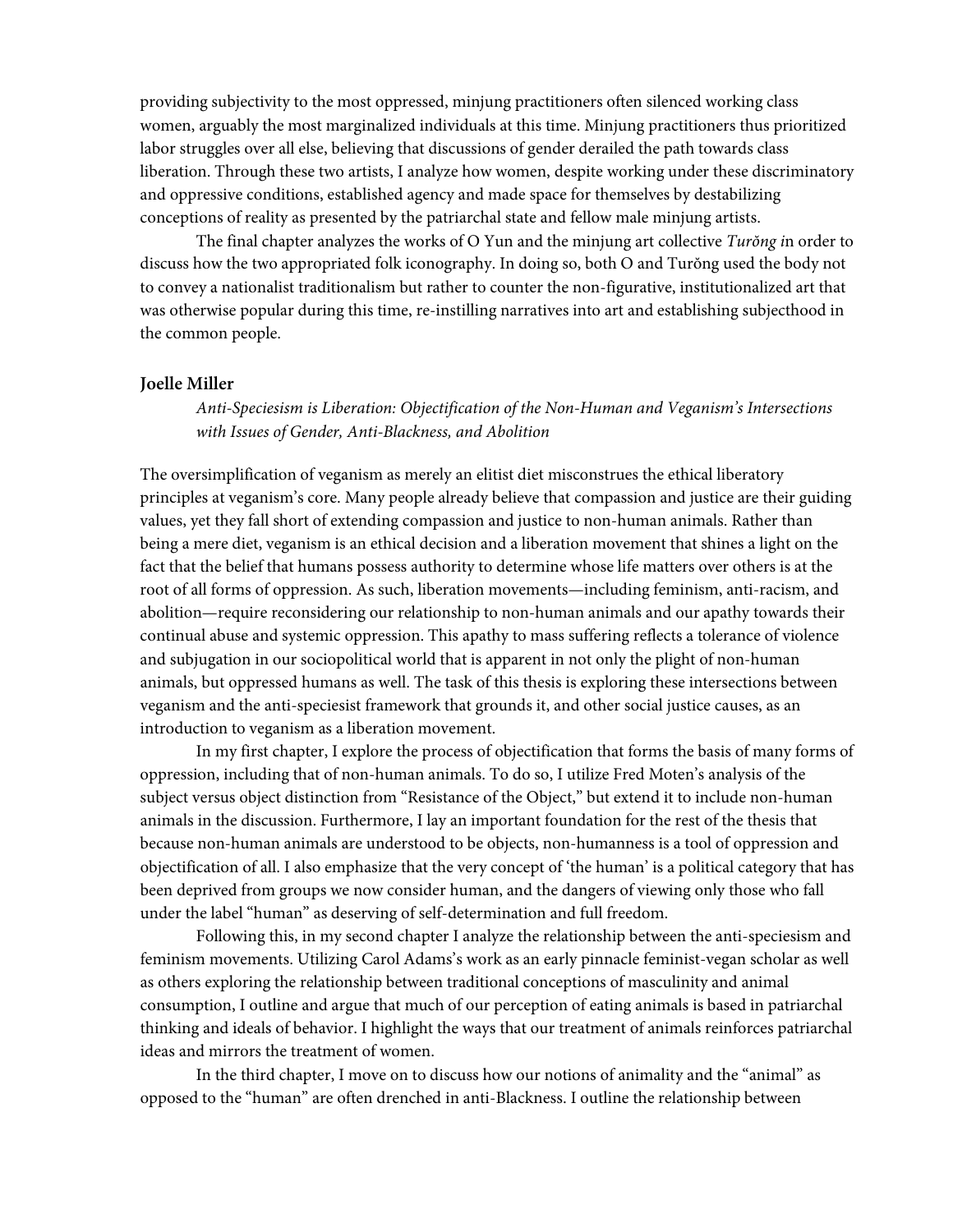speciesism and violence against Black people, and how Blackness and animality were both constructed in opposition to the white human. I begin by outlining how speciesism and anti-Blackness are often rooted in a hyper-focus on the oppressed victim's supposed lack of rationality. Then, building on ideas from the first chapter, I discuss the benefit of speciesism for anti-Blackness in the period of African/African American enslavement and beyond.

Finally, in Chapter Four, I touch briefly on anti-carceral veganism as a natural continuation of the values of anti-speciesism against control and dominance over another living being. Using Justin Marceau's *Beyond Cages* and highlighting the harm of captivity and incarceration for both non-human and human animals, I argue that abolition requires standing against the forced caging of anyone, regardless of species.

## **Denzel Mitchell**

*Running While Black: What the History of African American Distance Running Can Teach Us About Racism*

There are many exceptional African American sprinters and Black distance runners from East African countries, but Black people born in America are underrepresented in distance running. This thesis aims to explain why this is the case and show how this phenomenon is connected to larger problems with racism in the United States.

 Chapter One begins by defining African American and distance running as they will be used in the thesis. I then explain how African Americans are underrepresented in distance running. From there, I discuss the success of East Africans in distance running and African Americans in sprinting, along with the reasons for this success. In doing this, I delegitimize pseudoscientific theories about people of certain racial and ethnic backgrounds being predisposed for success in specific sports and explain how success in running has to do with a mix of cultural and socioeconomic factors.

 Chapter Two recounts the history of African American distance runners from the late-19th century to the mid-1970s. I begin by recounting the history of distance running from early humans to the Victorian era when organized running competition was deliberately limited to wealthy white males. As was the case with other sports, this did not stop African Americans from competing. In addition to chronicling African Americans' success in and contributions to the sport of distance running, this chapter discusses some of the racism that these runners faced and the consequences of forgetting this history.

 Chapter Three evaluates the way in which, since the running boom of the 1970s, the media has perpetuated the idea that distance running is exclusively for Whites. Whether it has been advertisements for the New York City Marathon or advertisements for running apparel for companies such as Nike, the organizations and companies that make up the running industry have seen it as beneficial to deliberately target the White population. This chapter ends by reviewing some of progress made in diversifying running-related media.

 In Chapter Four, I connect the dangers of running while black to the larger history of restricting the freedoms of Black Americans. The God-given right to move freely – something required for distance running – is not something to which all Black Americans are privy. Though there has been much progress since the 19<sup>th</sup> and 20<sup>th</sup> centuries, some of the laws and practices which paint a Black pedestrian as a danger remain.

Finally, Chapter Five discusses the work that has been done to diversify the sport of distance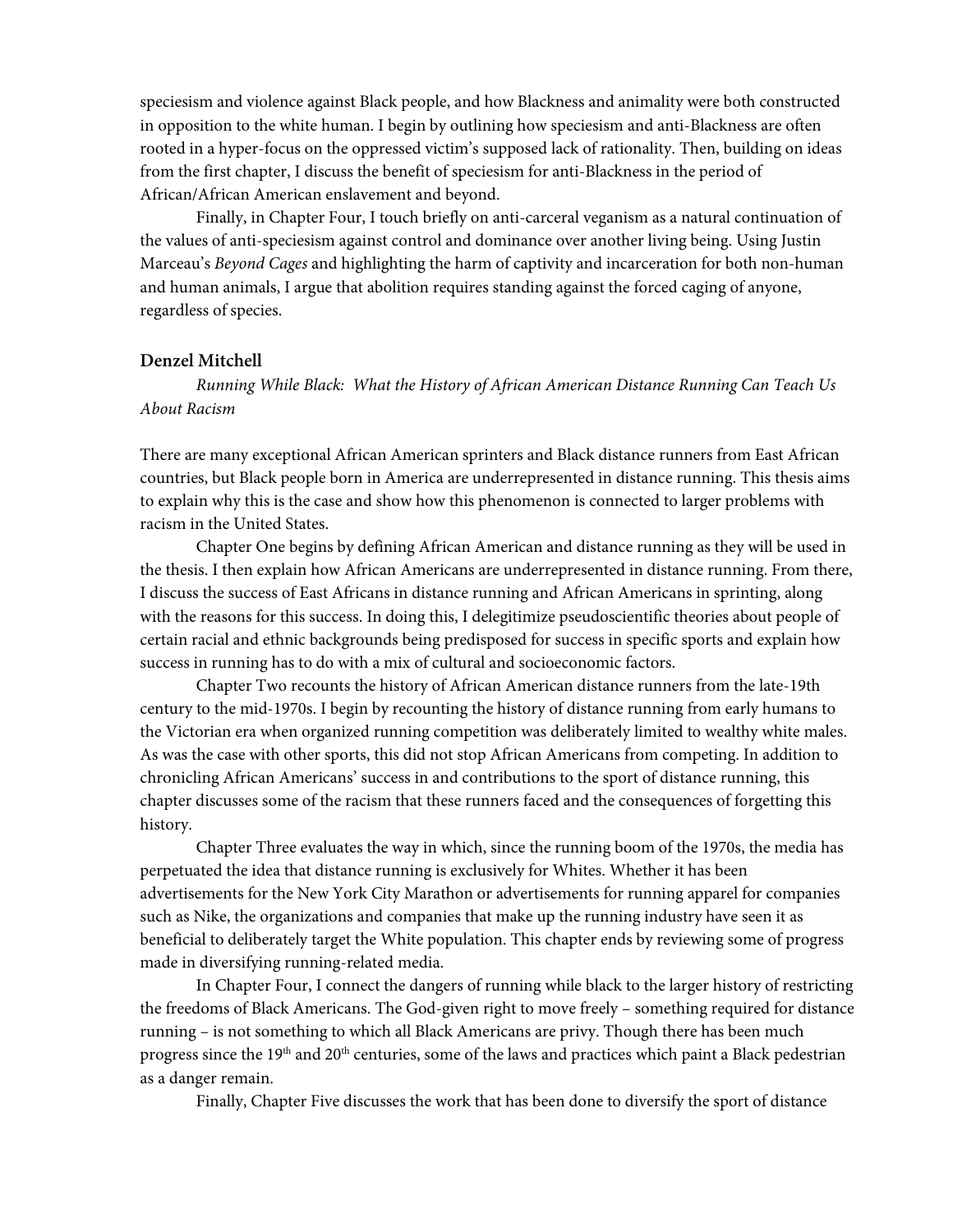running. This includes recent efforts to amplify African American distance running history, efforts to push the running industry to help make the running community more inclusive, and groups that have formed to help runners of color begin to take up the sport in a welcoming setting. Attention is also given to the African American distance runners who have had success in recent years.

#### **Emma Nargi**

#### *Beyond Italian Debt: Why did Italy sign onto China's Belt and Road Initiative?*

When Italy signed a Memorandum of Understanding with China's Belt and Road Initiative much of the world was left to ask why. Italy, a seemingly wealthy European nation, had just traded some of its international reputation for the chance to partake in what was considered a risky project. So why did Italy sign? This thesis will move beyond Italian debt to answer that question and to analyze what Italy and China gained from Italy's decision to sign.

In Chapter One, I lay out the background of the Belt and Road Initiative starting with Xi's announcement. I analyze the Vision and Actions published by the People's Republic of China and how Chinese geopolitics have influenced the BRI. Next, laying out concerns by Western nations and experts I judge their merit. Some concerns are noteworthy, particularly those concerned about Chinese exportation of surveillance technology, others, like climate change, seem more superficial especially as the West still pollutes heavily. This chapter lays the foundation for the BRI as a whole.

Chapter Two explores the Italian case with a focus on the domestic and situational factors that brought Italy to the decision to sign the MOU for the BRI. These factors started during Italian unification but carried on throughout more recent Italian history including the Fascist period, *partitocrazia*, Euroscepticism, and the rise of the *Movimento 5 Stelle* to power. All of these factors influenced one another to exacerbate governmental and economic issues within Italy that pushed Italy to seek help beyond the West.

The Port of Trieste in Italy provides a perfect case study—Chapter Three—of how China's BRI would interact with a complicated and intricate government initiative. Ultimately the investment fell through, showing that the BRI was looking for projects to dive into and move quickly – quite the opposite of the Italian government. After the case of Trieste, statements from Italian politicians and experts are analyzed to understand what Italy hoped to gain from joining the BRI. Examining the data, particularly of imports v. exports, FDI, and a comparison of other EU nations that have joined the BRI shows what Italy actually gained.

In Chapter Four, the historical relevance of the Silk Road is again addressed to better understand the heritage diplomacy that China heavily relied on while courting Italy for the project. This shows that the BRI gained legitimacy on the international stage when Italy signed. The Italian case's importance is addressed as an example of the "in between" nations and of the geopolitical strategy surrounding the BRI.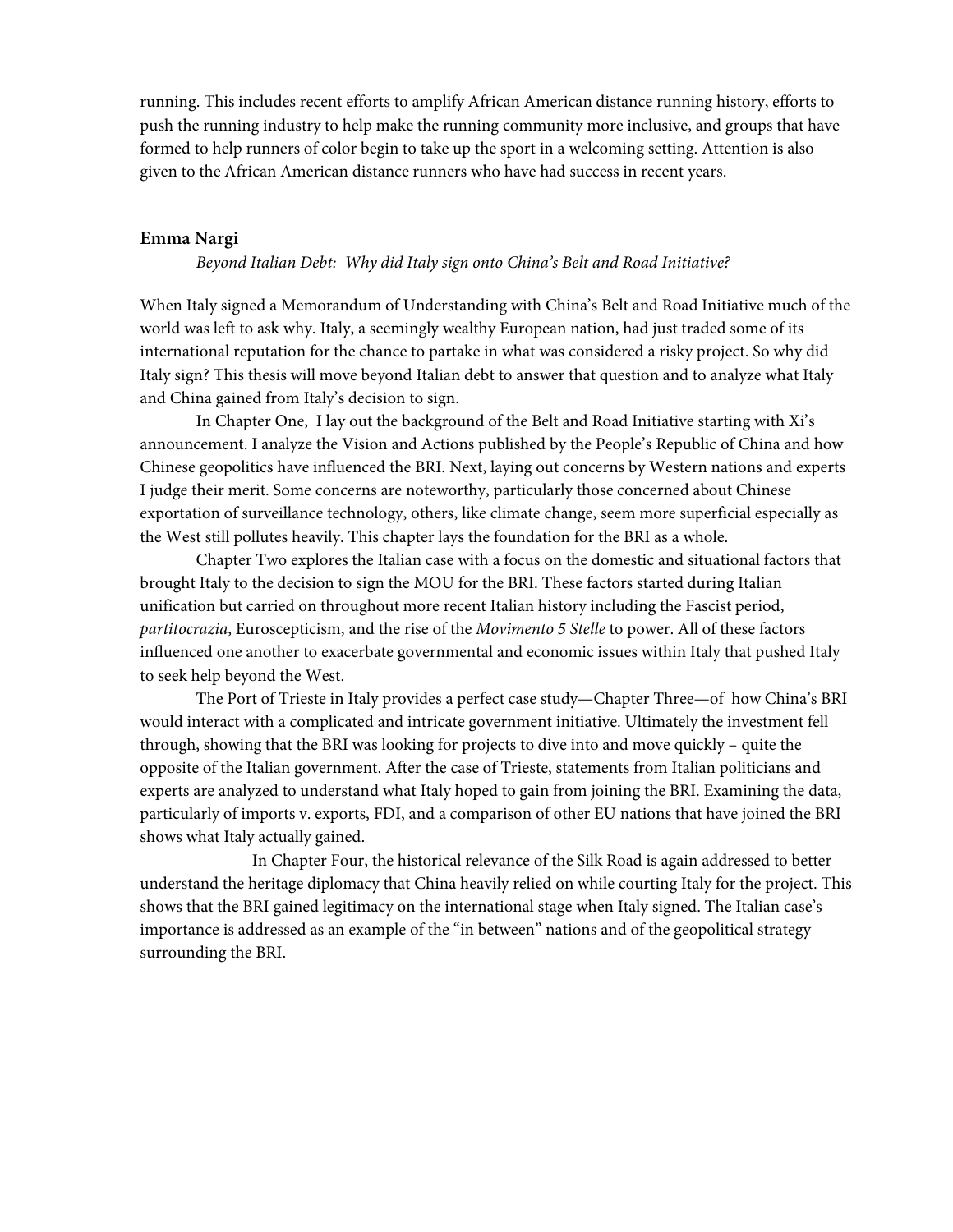## **Maya Nir**

*Institutionalizing Revolution in the Middle East: Transitional Justice in Post-Arab Spring Tunisia* 

The 2010 and 2011 uprisings in the Middle East were dramatic in their scope and intensity, and inspirational in their rejection of autocratic rule and systemic human rights violations. This thesis focuses on the process of national reckoning and restructuring that immediately followed the Arab Spring. It considers what can be learned from Tunisia's unique approach to transitional justice, the effort to address systemic and large-scale human rights abuses through political reforms and judicial redress, and how those efforts were shaped by Tunisia's colonial history, civil society and legal landscape.

Chapter One introduces the historical context of the Tunisian legal system, which was shaped under the French Protectorate from 1881 to 1956. Pre-existing legal pluralism in Tunisia was exacerbated under colonial rule, and this chapter explains how Tunisian citizens utilized overlapping jurisdictions and incongruous legal imaginaries to seek their own forms of justice. This chapter also explicates the pervasive ways in which France established judicial superiority in Tunisia, penetrating the Tunisian legal system with Western ideals and practices. From here, my thesis progresses chronologically.

In Chapter Two, I explain Tunisian governance and judicial landscape from liberation in 1956 to the early aftermath of the Arab Spring in 2011. The first half of this Chapter chronicles Tunisia's post-Protectorate, autocratic leaders: Habib Bourguiba (r. 1956-1987) and Zine El Abidine Ben Ali (r. 1957-2011). One shared feature of both regimes was the prevalence of French influence in their governance. The second half of the chapter explains how the Arab Spring started in Tunisia, the subsequent ouster of Ben Ali, and Tunisia's primary attempts at transitional justice. In focusing on just the immediate aftermath of the Arab Spring, this chapter examines indicators of the priorities of the subsequent institutionalized transitional justice project.

Chapter Three tells the stories of two triggers of the Arab Spring, and why one, rather than the other, shaped Tunisia's approach to post-revolutionary transitional justice. The first is about Zoulaika Gharbi, a young woman who was detained and tortured in a Tunisian police station in 1996, and her ensuing pursuit of justice through French criminal court. This is contrasted with the story of Mohamed Bouazizi, the well-known Tunisian fruit-vendor-turned-martyr who publicly set himself on fire to protest his repressive government, and who became the universal symbol of the Arab Spring. Gharbi's case was centered around human rights abuses, dominated by French courts and international influence, and removed from the lives of everyday Tunisians. Conversely, Bouazizi's case was anchored on economic strife, and his suffering was showcased on the streets of a Tunisian city. Tunisians were mobilized by the Bouazizi case, but not the Gharbi case. The responses to each case foreshadowed Tunisia's prioritization of socio-economic grievances over all other grievances in their post-revolution transitional justice process.

Ultimately, the fourth and final chapter presents the findings that, because of both colonial legal legacy and drivers of the revolution, the transitional justice process in Tunisia was overinstitutionalized. Tunisia's focus on socio-economic grievances, although somewhat successful in facilitating a national reckoning with corruption and inequality, led to blindspots in reforms in other arenas. From these findings, I suggest that revolution cannot be adequately institutionalized through transitional justice, but that transitional justice should be seen as a tool that can address specific needs of post-conflict societies rather than promoting a complete overhaul.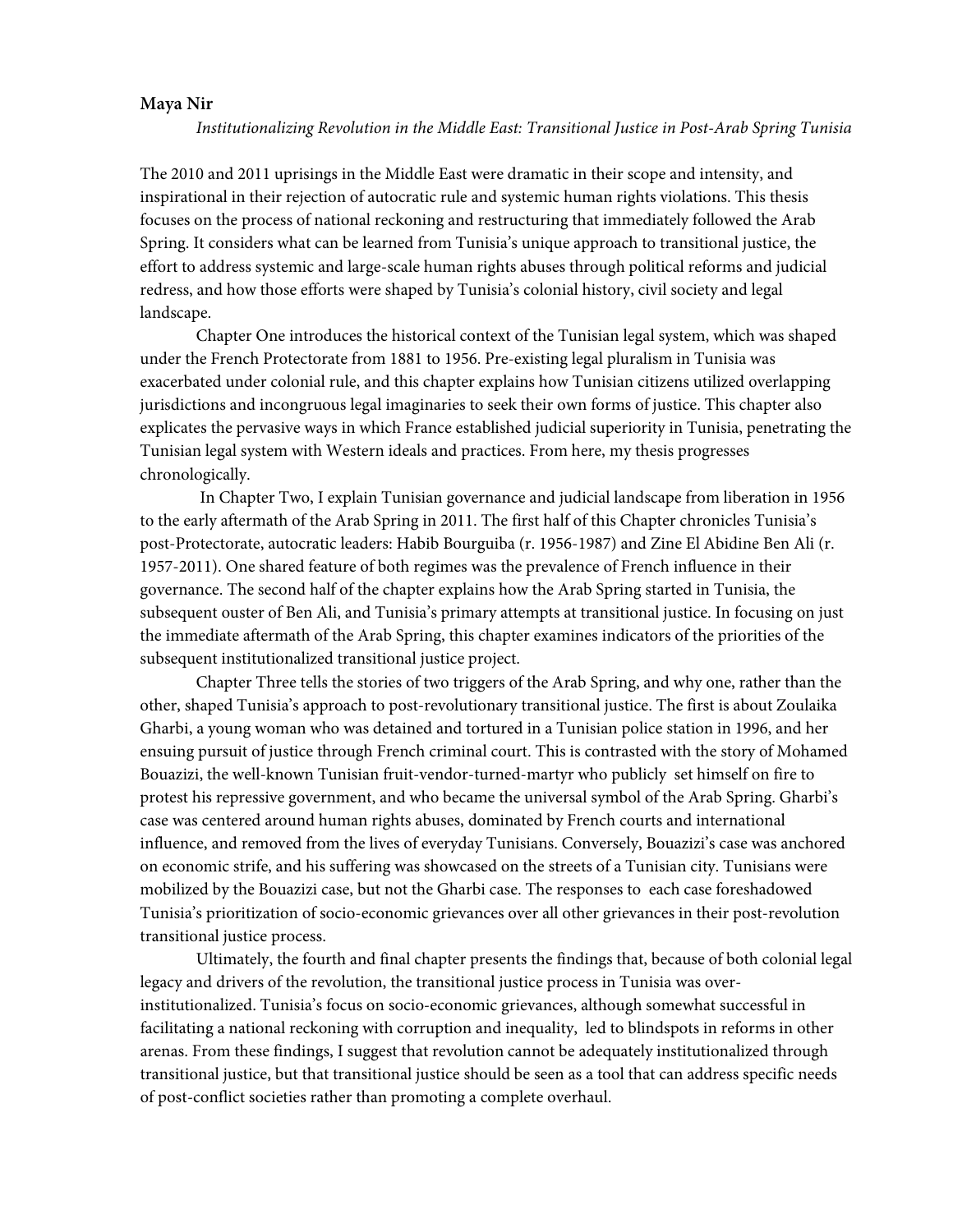#### **Lauren Prince**

 "*With a Vengeance": An Examination of How Black Women of the U.S. Virgin Islands Weather Disasters*

Situated in the northeastern Caribbean, an often-forgotten site of the U.S. empire, the unincorporated island territory of the U.S. Virgin Islands (USVI) and its predominantly Afro-Caribbean (Black) population is particularly vulnerable to environmental disasters spurred by climate change. In 2017, two category five storms, Hurricanes Irma and Maria, ravaged the islands within two weeks, revealing the disparities in federal government disaster response and the particular ways the USVI operates as an erased spaced within the American imagination.

This thesis is a preliminary examination of the ways ongoing American colonialism impacts disaster response in the context of Hurricanes Irma and Maria and how Black women navigate the lack of care, attention, and resources therein. I seek to center the voices of Black women to highlight the gaps within disaster response and connect these gaps to broader histories of exploitation, invisibility, and erasure of colonized populations on island territories. Thus, the thesis considers how American empire functions vis a vis the USVI, specifically how it creates subjects that are "out of sight, out of mind." In this work, I make Black women's voices visible by highlighting how they themselves make sense of and respond to disasters within a society that has not recognized or cared for them and spur conversations around the disparate impact of hurricanes and the gaps in relief efforts. Ultimately, I argue that the insights of Black women in the USVI, a site of Black ecologies, allow us to historicize vulnerabilities to disasters in new ways while also envisioning the futurity of Black communities in the USVI as outside the logics of colonialism, white supremacy, and sexism.

In addition to archival research, I conducted eight semi-structured interviews with Black women from the USVI over three months. Given the lack of scholarship on Black women's experiences in the USVI, the interviews serve as an essential source of theory.

The first chapter briefly traces the history of the USVI to discuss systems of oppression, notably colonialism, race, and gender, with specific attention to the Danish (1671-1916) and American (1917 present) colonial periods. I also provide a case study of Hurricane Hugo to situate Hurricanes Irma and Maria in broader conversations surrounding disasters and response in the USVI. In the second chapter, I discuss the 2017 hurricanes and delve into the effects of Hurricanes Irma and Maria on USVI communities, focusing on Black women's experiences during and after the storms. The third chapter explores strategies and networks of care present during and following the hurricanes. It posits Black women's ways of knowing (traditional and embodied) as insurgent knowledge, the second aspect of the field of Black Ecologies, which imagines alternative futures organized around the well-being of self and community. In the fourth chapter, I examine the effects of colonialism, racism, and gender inequality on Virgin Islanders' ability to prepare and respond to disasters. I consider the failures in governmental response and explore the concept of erasure as an operative mechanism of necropolitics when it comes to disaster response. I conclude by drawing upon my interlocutors' proposals to yield to nature as a pathway to imagine forms of sovereignty that go beyond the traditional nation-state in the USVI.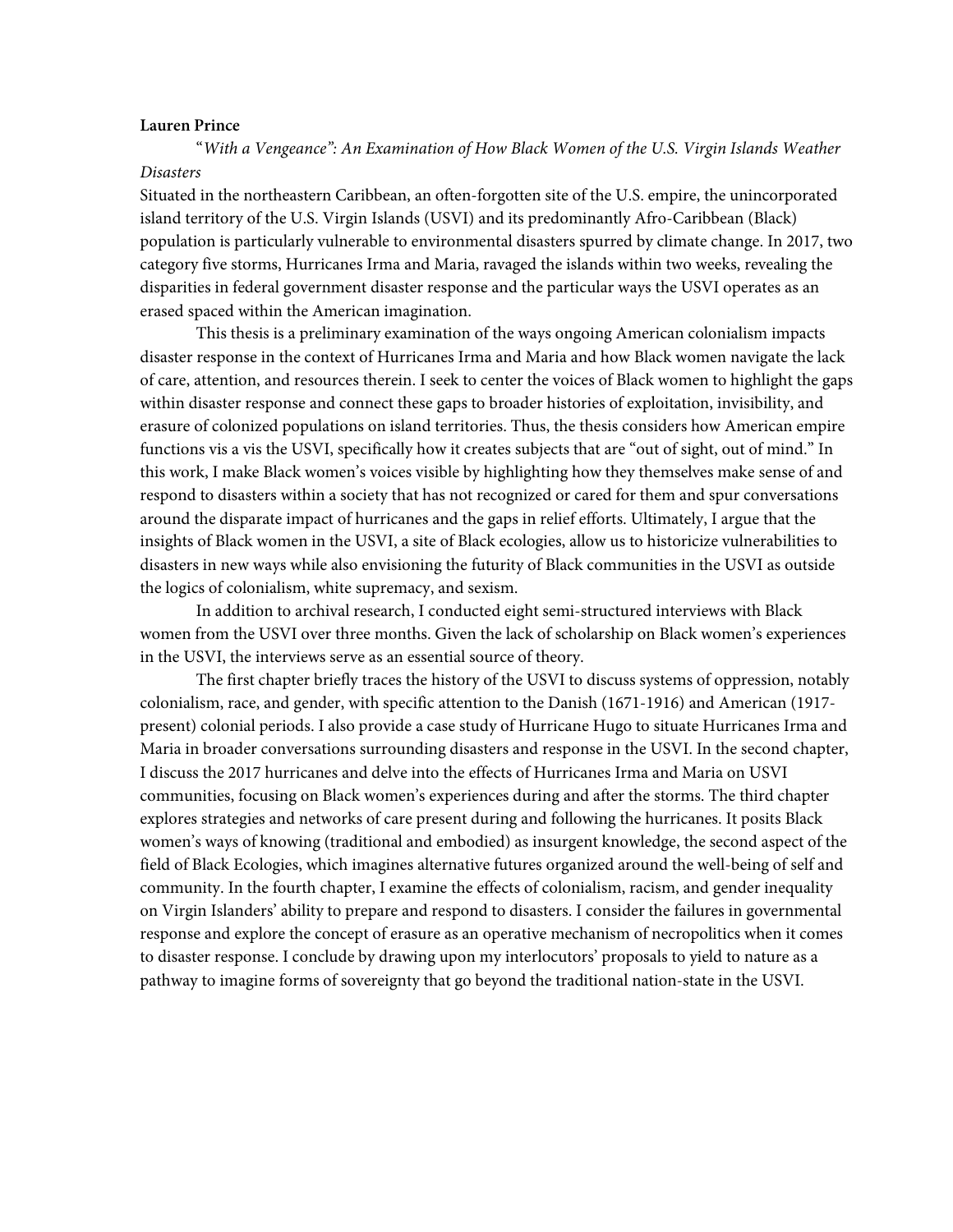#### **Benjamin Trombetta**

*From Enslavement to Emancipation: The African American Struggle for Education in Charlottesville, Virginia*

In 1965, just one hundred years after the ratification of the Thirteenth Amendment, the city of Charlottesville demolished Vinegar Hill, a thriving Black mecca comprised of vibrant households, churches, and thirty Black-owned businesses. Six years earlier, in 1959, the Charlottesville Twelve – a group of twelve African American children who broke barriers by becoming the first students to attend the previously all-white Venable Elementary School and Lane High School – challenged Governor J. Lindsay Almond's stance on massive resistance and transferred out of their all-Black schools to force the hand of integration. These situations are deeply embedded in the fabric of Charlottesville, a city with roots in enslavement and segregation that is no stranger to halting Black progress, specifically in the realm of education.

Over the course of the introduction, I explain how the United States has consistently failed Black Americans in their fight for equitable public education through an analysis of the 1954 *Brown v. Board of Education* case, which overturned the prior 1896 *Plessy v. Ferguson* and determined that separated facilities are inherently unequal, standing in violation of the Equal Protection Clause of the Fourteenth Amendment. Rather than leading to immediate desegregation, *Brown* further radicalized southern whites, prompting widespread massive resistance and school closures in cities like Charlottesville. With this background in mind, I turn the clock backwards to focus on various individuals who offer compelling perspectives on African American education during two periods in the 1800s: enslavement (pre-1865) and emancipation (post-1865).

Through a review of Scott Nesbit's "The Education of William Gibbons," chapter one discusses the informal education of William Gibbons, an enslaved laborer who toiled at the University of Virginia and later rose to prominence as a captivating preacher at both the Charlottesville Baptist Church and Washington, D.C. Zion Baptist Church. The first half of the chapter focuses on William's life under enslavement, and the strategies he followed in order to learn to read and gain a social education in hierarchal etiquette. Tracing Gibbons' work, I watch as he becomes a respected member of both the Black and white communities in Charlottesville, a status that propels him towards ministry. "Eloquent, charismatic, and deeply religious," Gibbons inspires countless churchgoers of color through the scripture, but ultimately leaves Charlottesville for D.C. when he refuses to take a political stance during the constitutional debates of 1867.

Chapter Two gleans biographical information from Barbara White's 2005 paper "Anna Gardner: Teacher of Freedmen" and follows the life of Anna Gardner, a Quaker abolitionist from Nantucket who established the first iteration of Charlottesville's Jefferson School. Bringing White's words into conversation with first-hand journal entries from fellow freedmen's teacher Philena Carkin, this chapter explores the immense challenges that African Americans faced in obtaining a formal education, ranging from white defiance to a sheer lack of educational infrastructure, and is followed by a conclusion that assesses Gibbons', Gardner's, and Carkin's contributions to racial uplift in Charlottesville's Black community.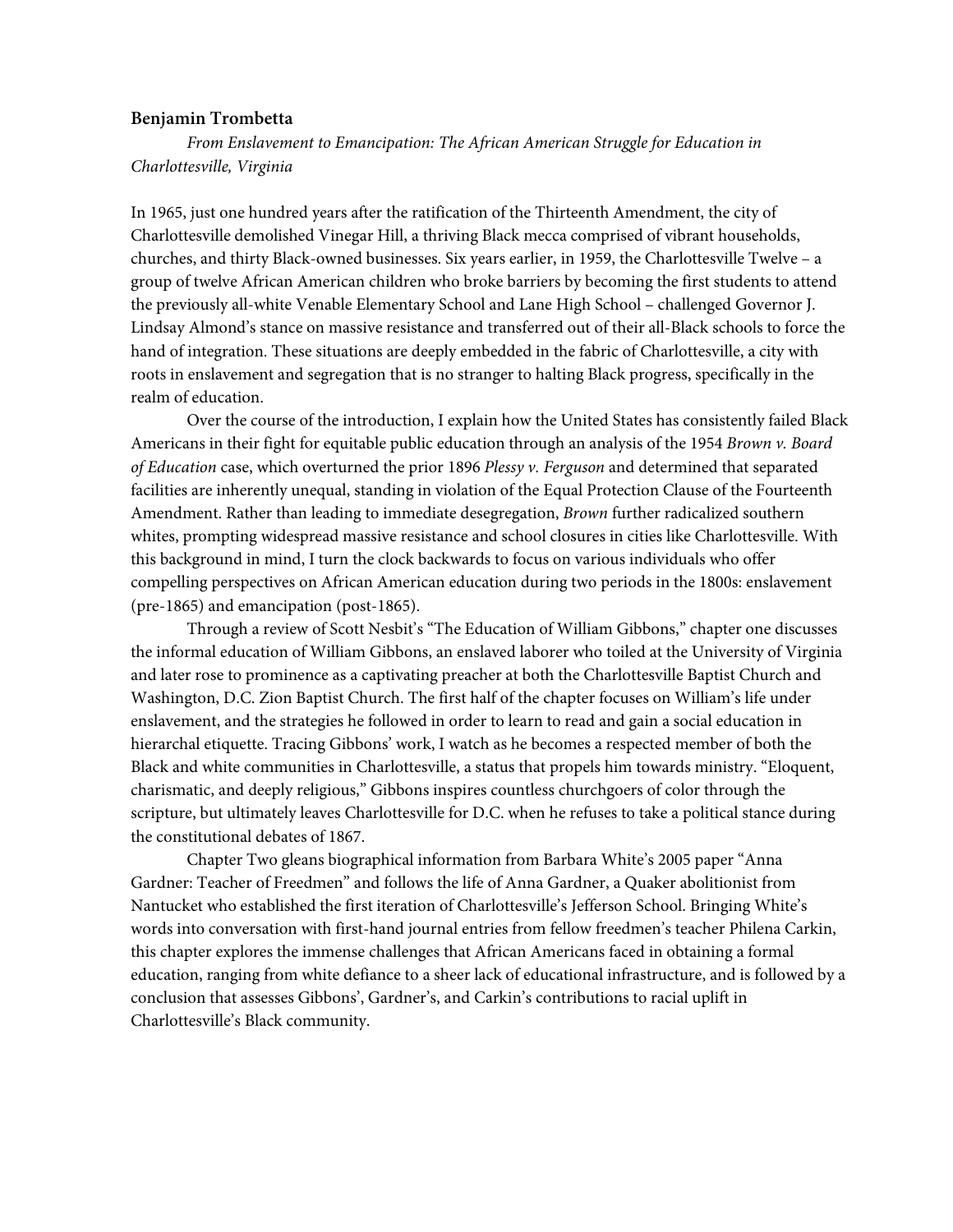### **Howe Whitman**

*A New-English Israel: The American Puritans' Founding Myth*

Near the beginning of *Democracy in America,* Alexis de Tocqueville asserts that America's national character was profoundly shaped by the worldview of the New England Puritans. He presents the Puritan project as a first founding, which undergirds (and inevitably diminishes) the 18<sup>th</sup>-century founding. If this interpretation is true, then it behooves Americans to understand the Puritan political vision. This thesis examines the content of that vision by tracing a grand story, or founding 'myth,' that the Puritans told to themselves about themselves. Cotton Mather, a great Puritan minister, best encapsulated this narrative: a New-English Israel. This self-conception drew inspiration from Old Testament Israel and centered on the idea of a conditional national covenant with God.

Chapter One seeks to understand how the first generation of Puritan settlers viewed their endeavor. I show that leading men such as John Winthrop and John Cotton viewed New England as a new, distinct political entity, notwithstanding the endurance of deep cultural kinship and political deference to England. This was, in fact, a founding. This chapter highlights the themes of conditional covenantal identity, newness amid continuity, the symbolic and practical importance of the wilderness, and the transmission of the community's mores to posterity.

Chapter Two delineates the Puritans' providentialist, apocalyptic conception of history, which collapsed the wall between sacred and profane time. I briefly summarize the concept of millennialism and its history within Christianity before showing how the Puritans used the interpretive tool of typology to wed myth and history, symbols and facts. I demonstrate how the Puritans' brand of providentialism permitted them to analogize their polity to Israel, and their leaders to biblical heroes.

In Chapter Three I trace the increasing dismay of New England's second and third generations at their perceived betrayal of the founding purpose. While examining the passionate jeremiad sermons of this era's great ministers, I underline the conditional nature of the political covenant, the complexity of providential judgement upon a chosen people, the role of individual leaders in communal righteousness (including the prophetic role of the ministers), and the intergenerational nature of the covenant.

Chapter Four endeavors to more precisely pin down the Puritan conception of founding, particularly their stance *vis-à-vis* tradition and innovation. After surveying three general schools of thought about founding—here termed organic, radical, and classical conceptions of founding—I seek to determine which label best fits the Puritans, or at any rate to identify points of kinship between elements of Puritan thought and each of the camps. The Puritan view, I argue, featured a classical view of heroic founding figures and a narrative about falling from the golden age, each of which breaks with both organic and radical theories.

The conclusion briefly broaches the question of whether the Puritan outlook continued to exert influence on America after the founding, and whether Puritan attitudes still endure. I conclude that the Puritan legacy has been abandoned in many ways, but that their ambivalent exceptionalism, their synthesis of hope and despair, still powerfully affects the American psyche.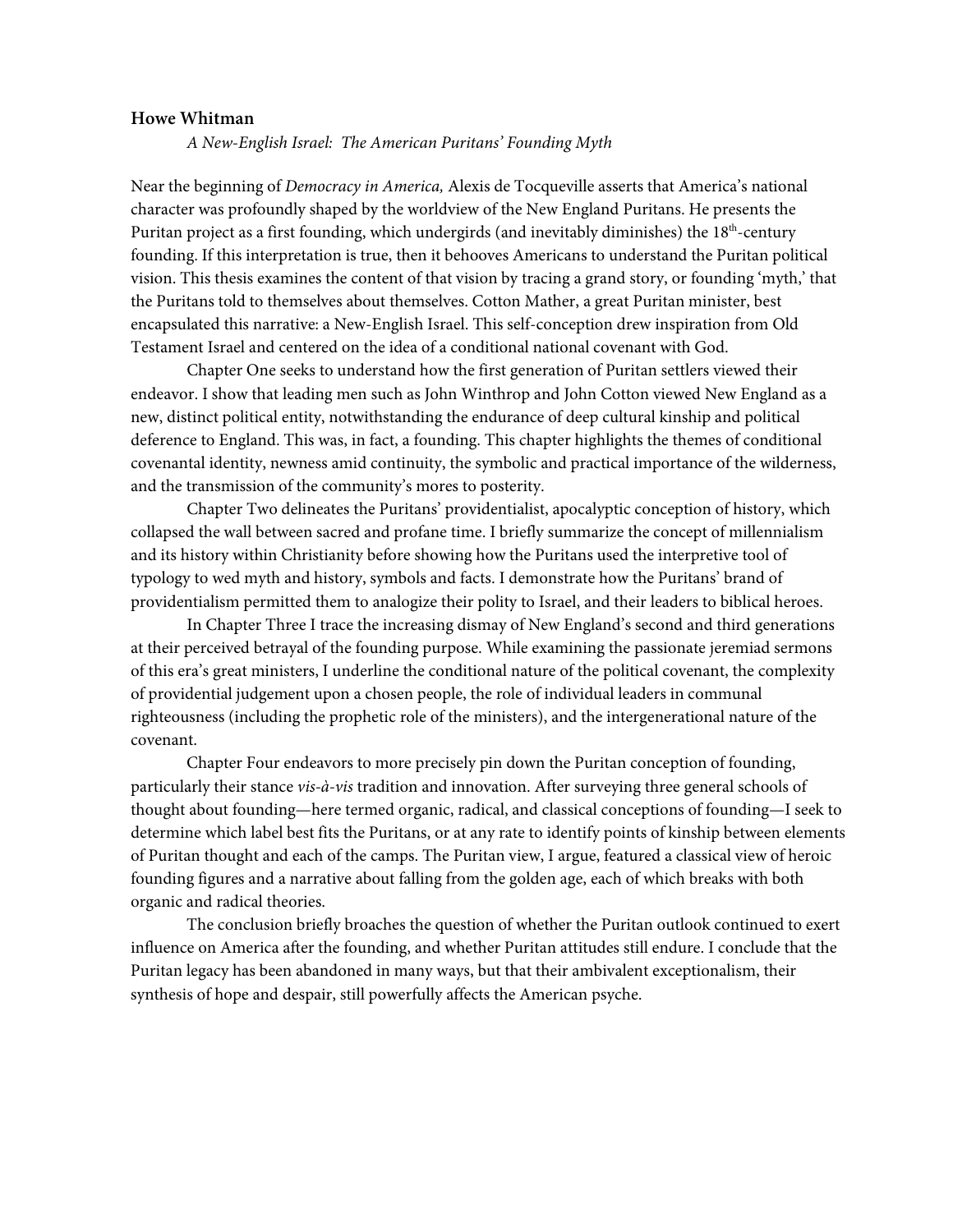## **Keith Yacko**

*A Class in Conflict: Worker-Party Relations in 20th Century Shanghai*

The start of the 20<sup>th</sup> century was both the beginning of the modern Chinese labor movement and the beginning of the Chinese Communist Party; only two years after the May 4<sup>th</sup> Movement of 1919, a pivotal moment for organized labor, the Chinese Communist Party was founded. But despite close connection between these two developments, the Communist Party would maintain a tenuous relationship with labor from the very start. The Party made multiple attempts to control labor, before and after the Communist rise to power and the foundation of the People's Republic of China in 1949. The Party's efforts to lead labor would, however, repeatedly break down and result in crises in which labor would make demands against the Party's wishes.

In Chapter One, I provide an overview of the Shanghai working class and labor movement as they existed around the turn of the century. I focus on the demographics of the working class, and the forms of organizations that existed before the arrival of the Communist Party. I then follow a number of important events of the early  $20<sup>th</sup>$  century which contributed to the development of the working-class movement and analyze how the Chinese Communist Party played a role in each case. I argue that the Communist Party, although important in organizing labor, was unable to fully gain control of the labor movement due to preexisting organizations which hindered the development of class consciousness, and due to a difference in goals for both workers and the Communists.

In Chapter Two, I discuss the Communists' transition to be the ruling power in China, and how this impacted the ways in which they related to the labor movement. The Communist Party was no longer a political outsider but instead the body directly responsible for resolving problems that the workers might have had. As the Party was the primary political representative of the working class, the role of unions as class representatives was challenged. The Communist Party's new privileged position also meant that it could take steps to directly eliminate union autonomy, which is successfully did over a drawn-out political struggle between union leaders and workers. Chapter Two ends with the growing issues with the Communist Party resulting in a strike wave in 1957, which shocked Party leadership and elicited a conservative reaction to what effectively was a challenge to the Party's management of the economy.

In Chapter Three, I go over the reaction to the 1957 strike-wave, and the Communists' unsuccessful attempts to resolve issues that the workers had with management. I then tie in the accumulating demands and concerns of many Shanghai workers with the explosive role that labor played during the opening phases of the Cultural Revolution. Labor's willingness to participate in the Revolution was in part due to a deep insecurity with the economic situation of the day. The critical role that workers played in the power seizure during the January Storm, and the following efforts by the Party to move away from the proposed commune style of government, show a significant tension in between the two groups. The establishment of a decentralized commune would challenge the Party's continued rule of China. The members of the working class who supported the commune and who fought for their own economic interests during the Cultural Revolution represent a radical critique of Communist rule, and of the extent to which the Party was committed to revolution.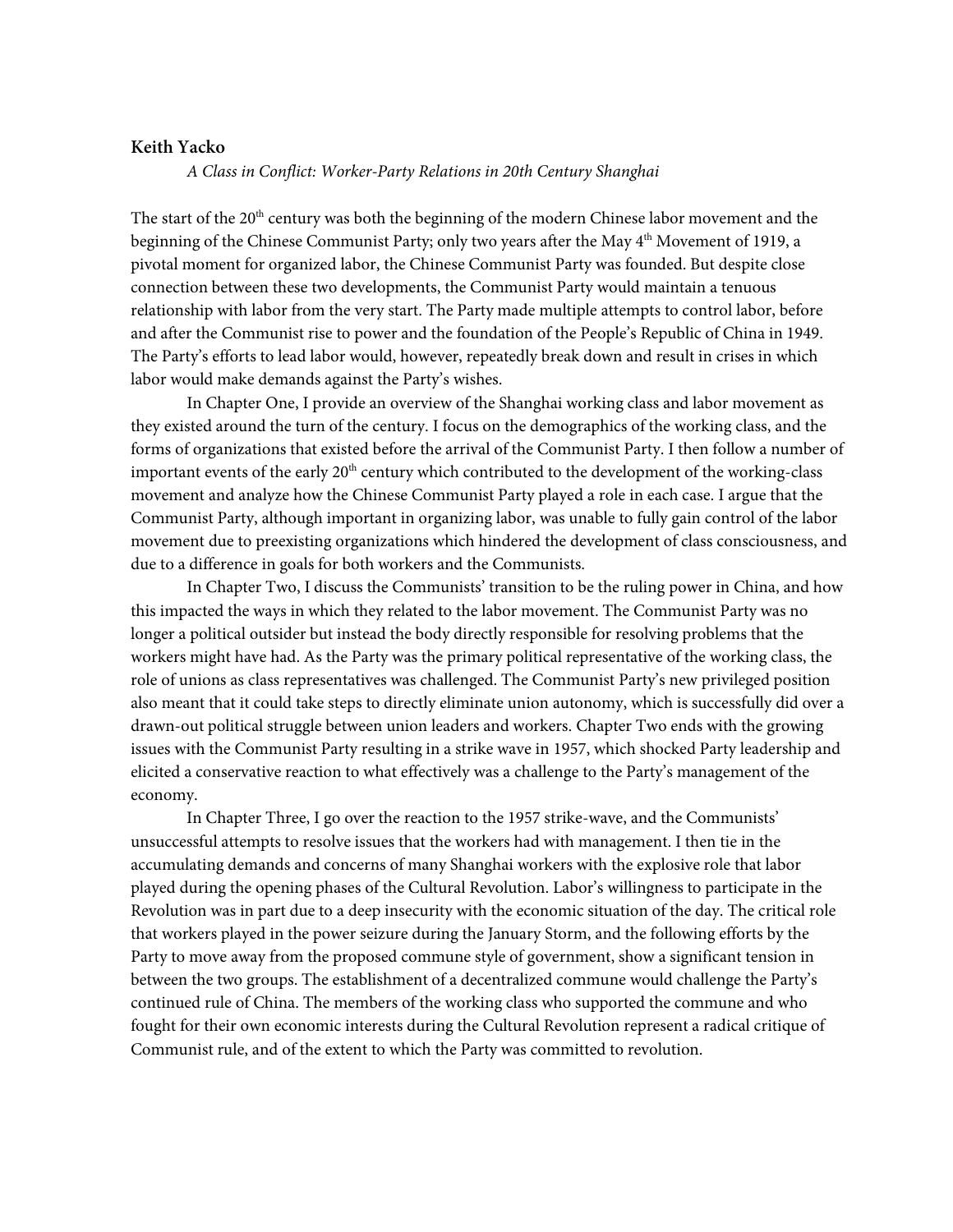# **Juan Zazueta**

#### *House of Abolition: Ballroom as Resistance to Policing*

This thesis explores Ballroom culture's relationship to policing and incarceration and I make the argument that its members embody a direct antagonism against the police and carceral state. I do not aim to detail an extensive history of Ballroom culture. Rather, my goal is to locate iterations of abolition being practiced and engaged with by Ballroom members. To preface, Ballroom culture is primarily made up of Black and Latinx queer people and its origins are directly credited to Black trans women located in New York City. Through this exploration, I highlight how Ballroom culture is in alignment with the larger goals of queer liberation and abolition and I draw upon various examples and case studies to bring this argument to light.

In Chapter One, various facets of Ballroom culture are explored to establish its relationship to the larger project of abolition. To achieve this, I give a brief history of two major figures in the community and highlight their contributions and commitment to queer liberation. The political education work and radicalization of Miss Major Griffin-Gracy and Stevie Wilson are detailed to demonstrate how abolition is a communal process that has the potential to be shared with the larger Ballroom community. Then, I discuss how the political origins of Ballroom culture have been relegated to the margins in exchange for a more entertaining spectacle to be consumed and I suggests ways that this can be pushed back against. To conclude, I engage with a quote from Angela Davis to argue that trans and queer people are already enacting various modes of liberation through the frameworks of abolition.

Chapter Two considers how the criminal punishment system attempts to dispose and negate the possibility of queer life by presenting a case study that explores the experiences of Layleen Xtravaganza Cubilette-Polanco's incarceration and her unfortunate death in solitary confinement at a facility on Rikers Island. She was a twenty-seven-year-old Afro-Latina trans woman from Yonkers, New York and a prominent member of the legendary House of Xtravaganza, which is one of the oldest active houses in the Ballroom scene, founded by house father Hector Valle in 1982. Through this case, I examine how carceral systems necessitate queer and trans death and argue that the only viable solution to ensure one's safety from these regimes of violence is to abolish prisons. Furthermore, I highlight how Layleen's biological and Ballroom family both organized against the conditions of her death to advance the goals of abolition on their own accord.

In Chapter Three, I utilize interview segments and scenes from video clips to highlight how Ballroom participants theorize their social conditions. I engage with Cathy Cohen's and José Muñoz's articulations of resistance to argue that Ballroom culture is indeed invested in an antagonism against the police state, and I focus on the importance of *intent*. Then, I discuss the Latex Ball and use its framework to advocate for the creation of an Abolition Ball. In the final section, I detail how Ballroom participants engage in the process of theorization through the act of voguing at protest. I also engage with the literary criticisms of Barbara Christian to highlight how there is a lack of attention given to Ballroom participant's iterations of theorization.

To conclude, I meditate on José Muñoz's *Disidentifications: Queers of Color and the Performance of Politics* and explore how Ballroom participants engage in the act of world-making through their performances to enact the possibility of abolition.